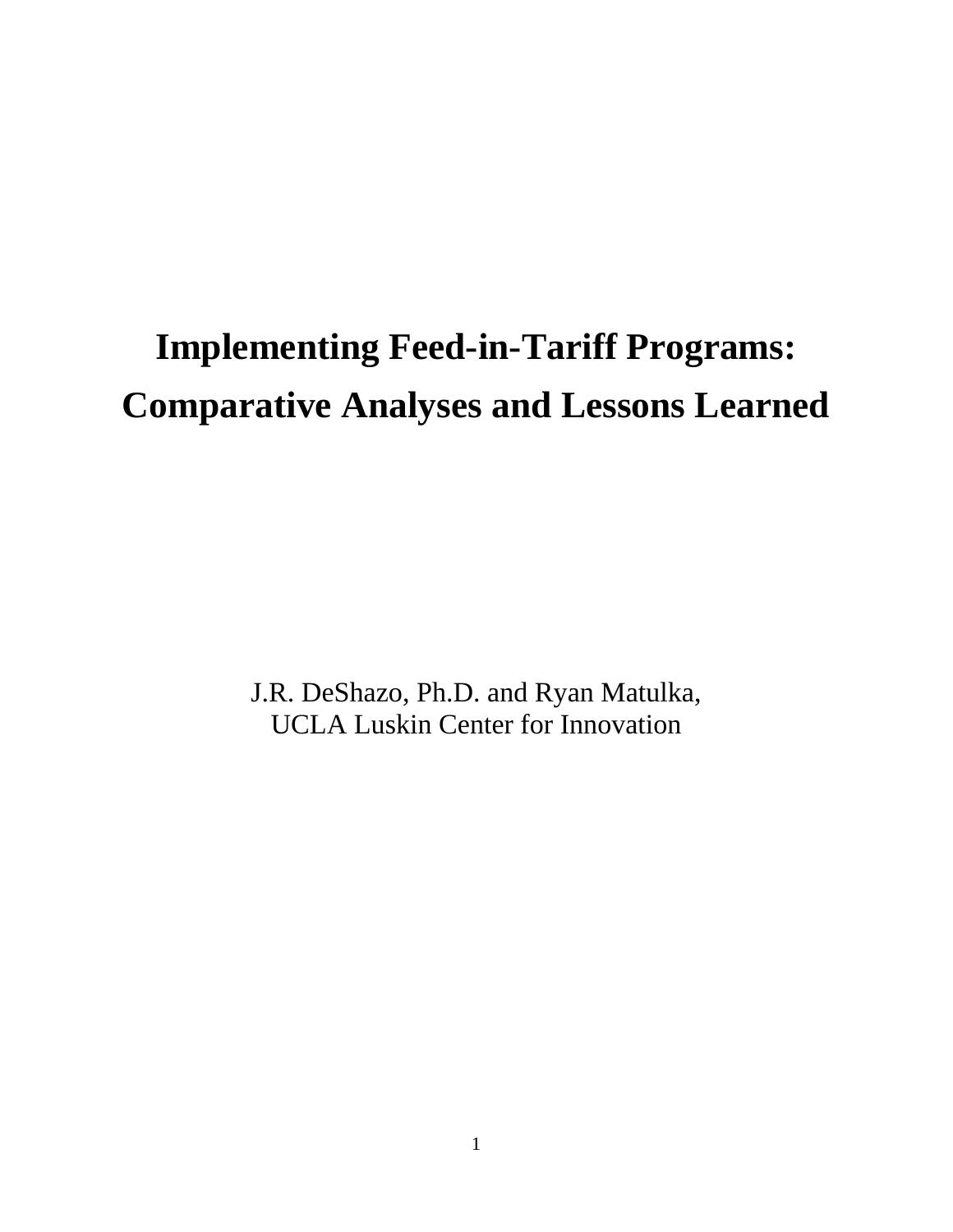Report Commissioners Brad Cox, Chairman, Los Angeles Business Council Mary Leslie, President, Los Angeles Business Council

#### Authors

J.R. DeShazo, Ph.D., Faculty Director, Luskin Center for Innovation Ryan Matulka, Lead Author & Research Project Manager, Luskin Center for Innovation

Acknowledgments

The authors would like to thank the following individuals for their contributions to this project. Any errors, omissions or inaccuracies in this report are the sole responsibility of the primary authors. The Los Angeles Business Council and the Solar Working Group commissioned this study and made this project possible.

| <b>Solar Working Group Members</b> |                            |                                      |
|------------------------------------|----------------------------|--------------------------------------|
| <b>Allen Matkins</b>               | <b>JP</b> Morgan           | <b>Siemens</b>                       |
| <b>AECOM</b>                       | Kahn Solar                 | Sierra Club                          |
| Arden Realty Inc.                  | KYOCERA Solar Inc.         | SolarWorld                           |
| <b>Bank of America</b>             | Los Angeles County         | <b>SunCal Companies</b>              |
| <b>CB</b> Richard Ellis            | <b>LACCD</b>               | <b>Trammell Crow Company</b>         |
| Cedars-Sinai                       | Los Angeles World Airports | <b>Turner Construction</b>           |
| Energy Choice Inc.                 | Latham & Watkins           | <b>UCLA School of Law</b>            |
| G&C Equipment Corporation LAUSD    |                            | <b>UCLA School of Public Affairs</b> |
| Global Green USA                   | Macerich                   | Union Roofing Contractors Assoc.     |
| Holland & Knight                   | Parsons Brinckerhoff       | <b>Watt Companies</b>                |
| Jones Lang LaSalle                 | Psomas                     | Westfield                            |
|                                    |                            |                                      |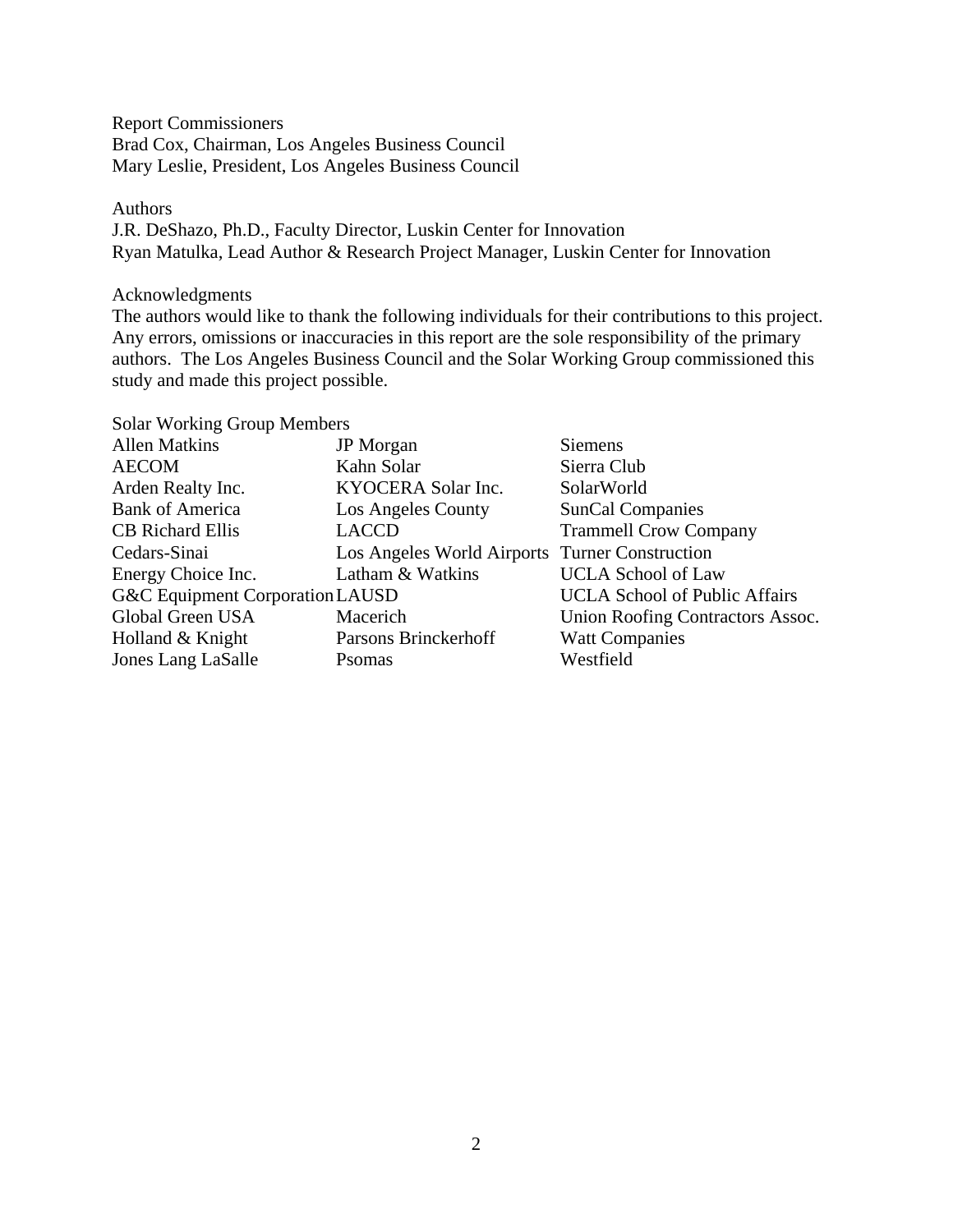# **Section: Introduction**

Over the last decade, feed-in tariffs (FiTs) have become increasingly important drivers of the growth of renewable energy in other parts of the world and are now gaining traction in North America. In 2005 about 32 countries and 5 states or provinces had adopted FiT policies.<sup>1</sup> By 2010, at least 50 countries worldwide and 25 states and provinces had  $\overline{P}$ iT policies.<sup>2</sup> There are many types of programs that facilitate the development of renewable energy. A FiT is one type of policy mechanism to accomplish this. These programs, if well-designed and implemented, can quickly and efficiently facilitate widespread renewable development. Up to 2008, FiTs were responsible for 75% of the worldwide installed solar PV capacity.<sup>3</sup>

To be properly categorized as a FiT, a program must facilitate development by lowering barriers to entry to the wholesale electricity supply market by creating price certainty, simplifying the procurement process, and expanding access to the distribution network. With these barriers lowered, a more diverse set of market players can participate in the energy production business, unlocking the supply potential of distributed renewables and facilitating development. Lowering barriers to entry is a straightforward concept. But achieving regional policy objectives through the implementation of an effective FiT entails a deliberate balancing of the tradeoffs embedded in the design alternatives available to policy makers.

## **A Changing Energy Paradigm**

 $\overline{\phantom{a}}$ 

The design and implementation of a FiT presents important and challenging issues. This is because FiTs are fundamentally different from more conventional energy procurement processes.

First, FiTs lower barriers to entry to wholesale power production. The traditional model of a vertically-integrated, regulated monopoly utility does not allow for private participation in the wholesale electricity market. With the Public Utility Regulatory Policies Act of 1978 (PURPA), utilities increasingly purchased power from private independent power producers (IPPs). These specialized commercial entities build, own, and operate power plants, selling the output to utilities at wholesale rates under long-term contracts. Due to the complex regulatory environment, technical nature of electricity, capital intensity of new development, and economies of scale, wholesale power production has traditionally presented significant barriers for small producers or new market entrants. FiTs allow more diverse market participation by creating a process in which small or non-commercial producers are not automatically disadvantaged relative to larger, or more well-established commercial producers.

Second, by lowering barriers to entry, FiTs diversify the generation resource base to small renewable producers, necessitating the procedural and technical integration of a separate class of

<sup>1</sup> Renewable Energy Policy Network for the 21st Century. (2005). A *Global Status Report*. p. 5. Accessed

September 22, 2010 from <http://www.ren21.net/Portals/97/documents/GSR/RE2005\_Global\_Status\_Report.pdf>. <sup>2</sup> Renewable Energy Policy Network for the 21<sup>st</sup> Century. (2010). *A Global Status Report*. p. 11. Accessed September 22, 2010 from

<sup>&</sup>lt;http://www.ren21.net/REN21Activities/Publications/GlobalStatusReport/tabid/5434/Default.aspx>.

<sup>3</sup> Deutsche Bank Group. *Global Energy Transfer Feed-in Tariffs for Developing Countries*. p. 6. Accessed November 20, 2010 from < http://www.dbcca.com/dbcca/EN/\_media/GET\_FiT\_Program.pdf>.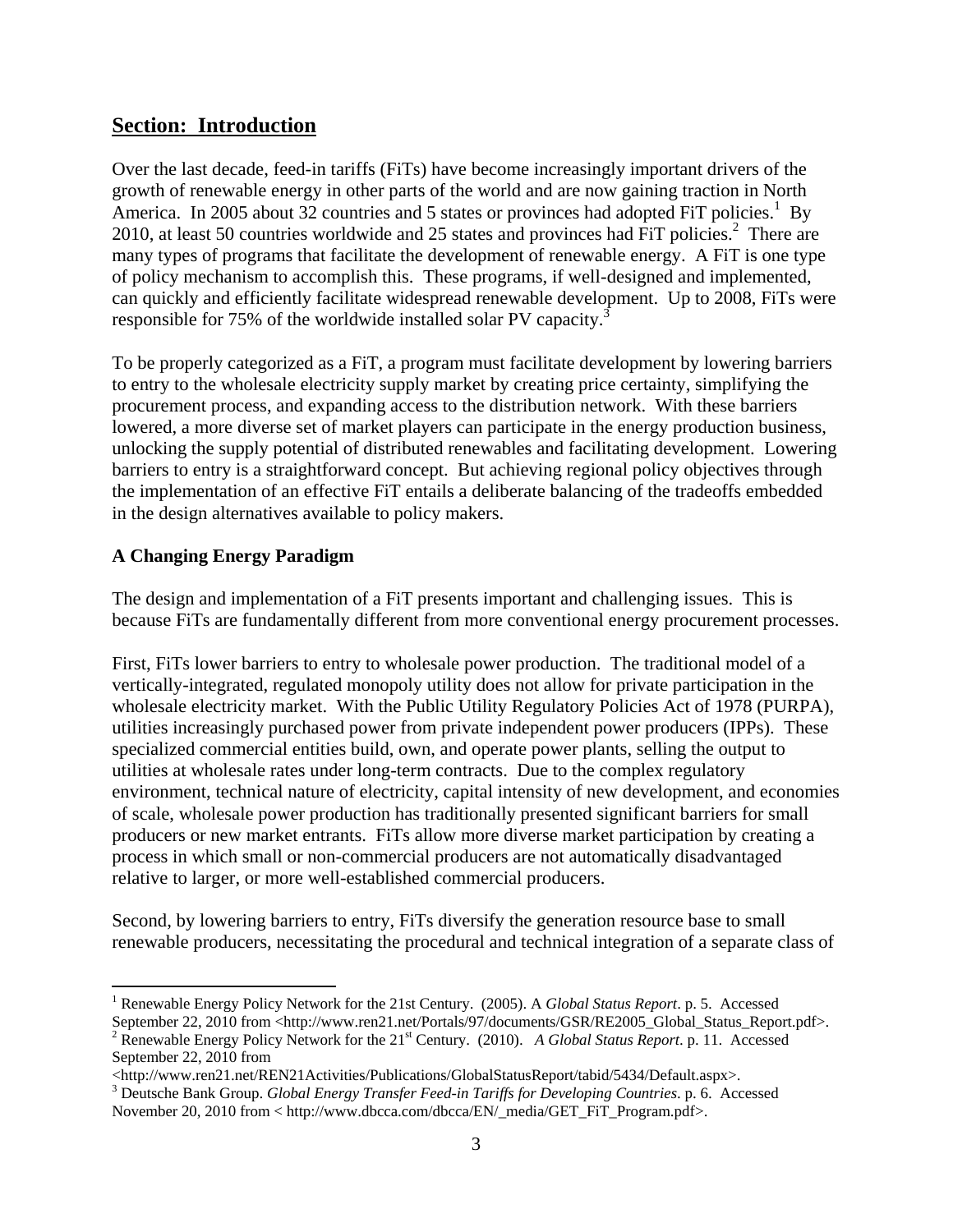generation facilities with more diverse resource attributes.<sup>4</sup> Utility-scale generation for wholesale power supply primarily consists of centralized, remote facilities. But the physical access of much of the technical supply potential of renewable resources is distributed among small sites and even throughout urbanized areas. FiTs have been used around the world to facilitate renewable projects of all sizes, but the focus in North America has been on smaller, distributed projects. In some instances, FiTs are the only policy tool that can create access to the existing distributed supply potential. Because a FiT lowers barriers to entry, small producers and non-commercial producers can participate. The emergence of this new market requires two parallel but competing activities; streamlining the costly and lengthy energy procurement process to accommodate the unique needs of small and non-commercial producers and while ensuring network integrity and reliability.

Third, FiTs shift the some of the focus of energy market interventions from quantity (under RPS mandates) to price. Improving price certainty for small producers is one important aspect of reducing risk, but the higher rate offered to FiT participants will likely impact all utility ratepayers in the short-term. Long-term, fixed-price renewable FiT contracts are in investment in climate and energy security, a hedge against fossil fuel price volatility, and a mechanism to spur economic development. The quantifiable short-term impacts must be weighed against more uncertain long-term benefits. But to make an informed tradeoff between these outcomes, policy makers must explicitly value the positive and negative externalities of both FiT generation and its alternatives.

FiTs intentionally allow greater participation in the energy supply market by providing price certainty, simplifying the contracting process, and allowing access to the grid for smaller producers. Each of these aspects of FiT implementation represents a paradigm shift for IPPs, utilities, policy-makers, and regulators.

## **Embedded Tradeoffs in Implementation**

 $\overline{a}$ 

FiTs are fundamentally a power procurement programs, designed to increase the penetration of renewables in the energy mix. But they often have multidimensional objectives related to the non-energy impacts. The stated objectives of existing programs can be grouped into three general categories: inclusiveness, cost-effectiveness, and economic development. Inclusiveness is the degree to which the program facilitates participation from diverse market segments, primarily small and non-commercial producers. It also relates to the diversification of the electricity supply with respect to geography, technology, project size, or other factors. Costeffectiveness relates to the net economic impact of the program relative to its feasible alternatives over an appropriate investment time horizon. Most FiT programs procure renewables through ratepayer charges, so cost-effectiveness is directly expressed as ratepayer impact. Economic development is the ability of the program to create localized direct, indirect, and induced economic effects, including employment, increased regional output, growth of the industrial base, and public fiscal effects. Each program places a different value on each of these three categorical objectives. The specific prioritization of each of these objectives is the responsibility of high-level policy makers.

<sup>4</sup> Logan, D., Neil C., & Taylor, A., (1995) *Modeling Renewable Energy Resources in Integrated Resource Planning*, p. 2-2.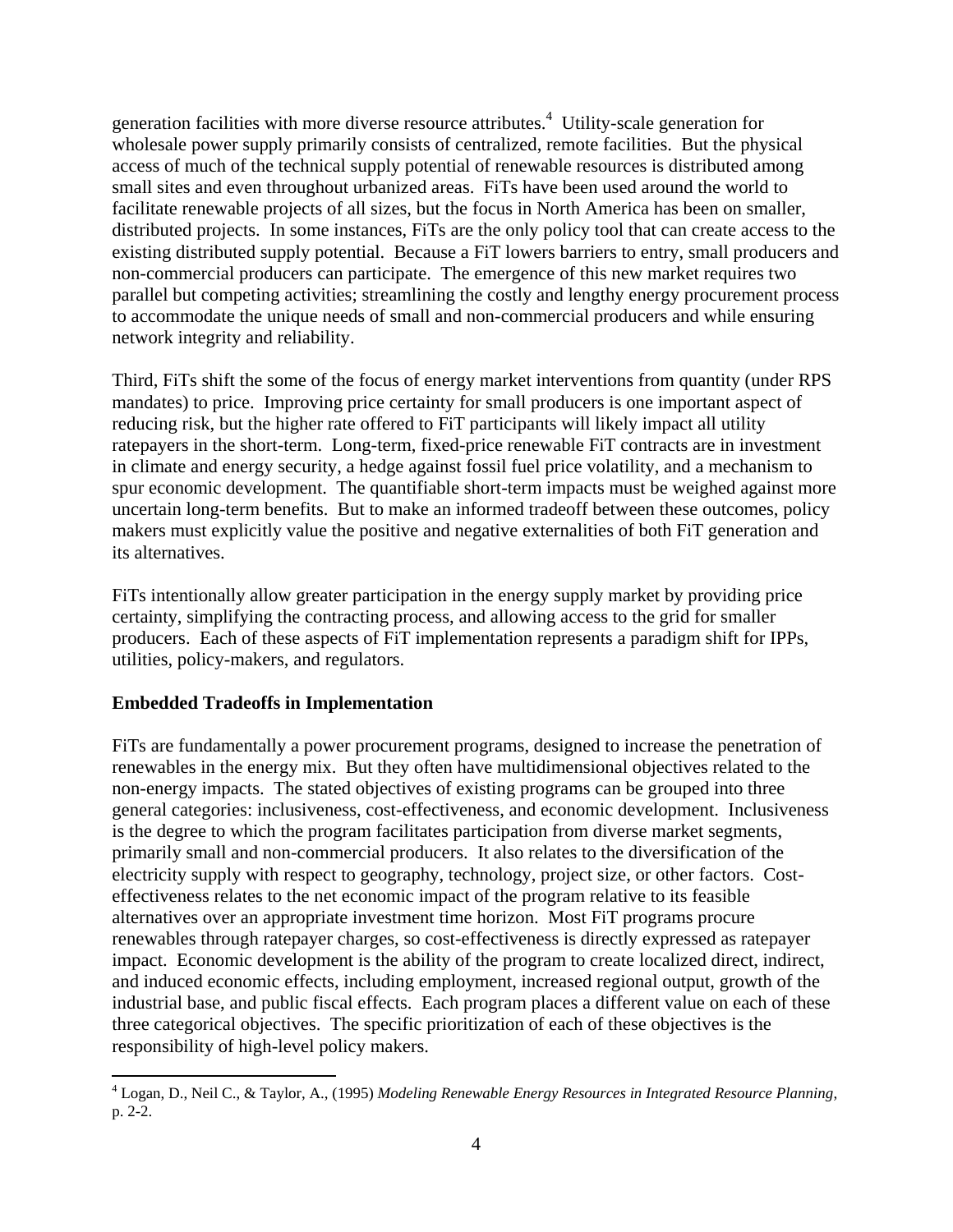Any program can be designed to maximize one of these dimensions, but the achievement of more than one of these objectives to any degree will require a tradeoff. For example, a program that offers long-term, differentiated cost-based tariffs to small and medium-sized producers of various technologies will have more pronounced rate impacts than one which only offers a single lower, value-based tariff which may only attract large, commercial participants. In this hypothetical example, the value-based program minimizes ratepayer impact but likely would not facilitate inclusiveness or spur any significant economic development. Two FiTs that create an equal amount of renewable development may have two very different patterns of impacts in these areas depending on the overall structure of the program.



These tradeoffs exist because there are significant differences in direct costs between energy resources. Any comparison between resources must account for the total package of positive and negative externalities associated with different energy resources and even between projects of the same technology. The task of the policy maker is structure the program to capture the desired positive externalities of renewables, reduce the negative externalities of fossil fuels, and minimize the direct program costs. These tradeoffs would disappear only under the unlikely scenario where the cost differential between energy resources is eliminated.

There is not a single, replicable model that is appropriate for every jurisdiction. Instead, this type of program is flexible and scalable, capable of being adapted to contribute to several different types of goals and policy objectives. The diversity of program types and design choices is well documented in recent research on the topic. Policy makers have an array of tools from which to structure their FiT program. Their design choices are not arbitrary; rather they must follow from the overall policy objectives.<sup>5</sup> Success of any program cannot be judged against other existing FiT programs. Instead it must be measured against the achievement of the specific policy goals of the jurisdiction.

 $\overline{a}$ 

<sup>5</sup> Couture, T.,Cory, K., Kreycik, C., Williams, E., (2010). *A Policymaker's Guide to Feed-in Tariff Policy Design*. p. 1.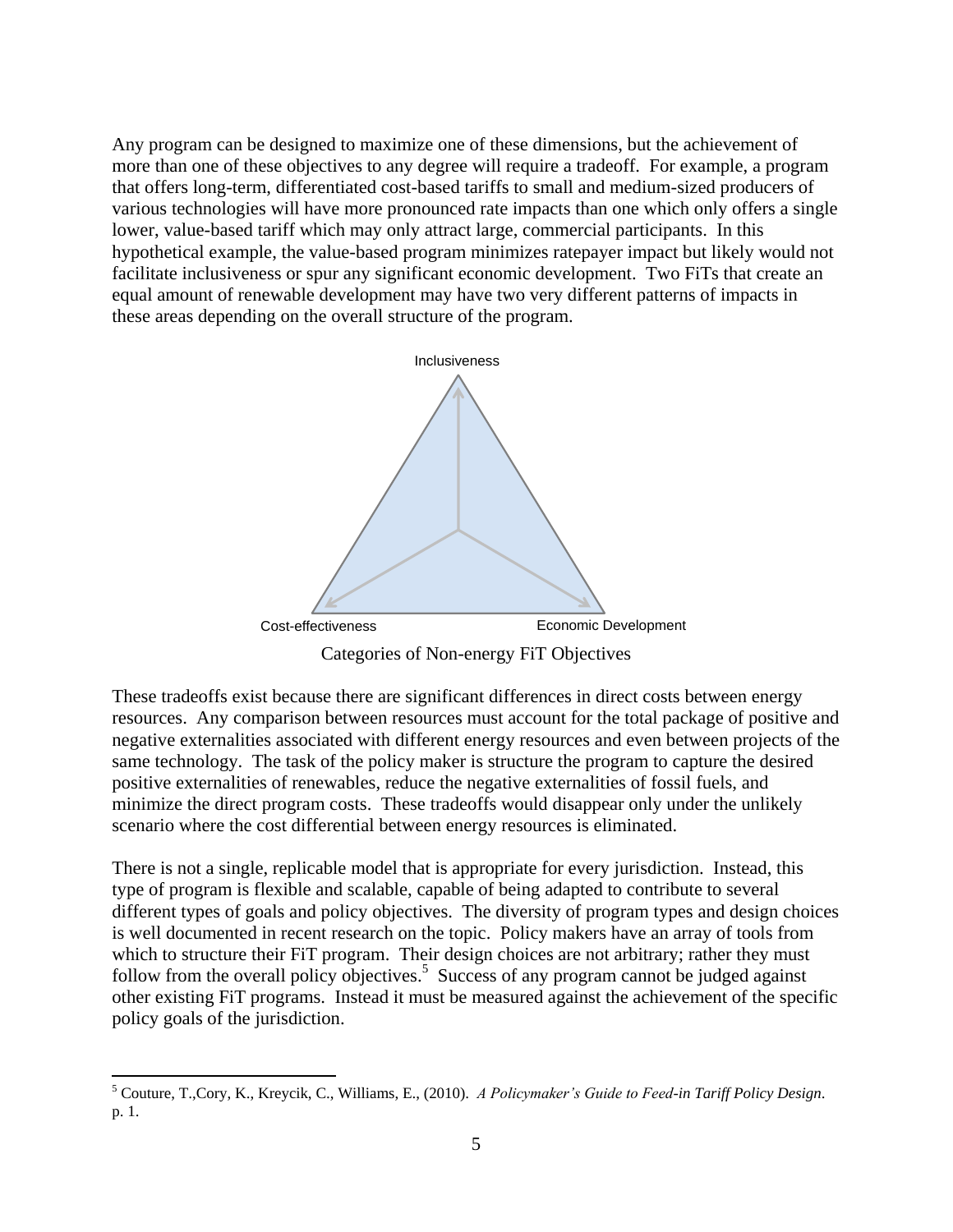There is no direct precedent in the U.S. for a comprehensive solar FiT such as that proposed for Los Angeles. The other programs in this country were either geographically dispersed, implemented for a short time, targeted a small amount of total capacity, or incorporated more renewable technologies. The proposal would be the largest cost-based FiT in the U.S. with the capacity coming exclusively from distributed, in-basin solar PV. The unique characteristics of Los Angeles and its vast in-basin solar resources present real implementation challenges, but also create massive opportunities for rapid renewable development, lasting economic growth, and regional leadership. Los Angeles can learn from other examples of implementation around North America. The policy objectives chosen by the City's leaders will ultimately determine the most appropriate form of the program.

#### **Purpose, Scope, Methodology, Organization**

The purpose of this report is to explore the implementation of North American FiT programs in these areas, identify and describe the tradeoffs introduced by design choices. This report does not recommend policy objectives, but it describes how different design decisions will affect the most common policy objectives. The information used in this report was gathered over the course of a year through review of FiT publications, compiling program documentation, interviewing participants and administrators in existing programs, and engaging stakeholders in Los Angeles.

At least five jurisdictions in North America have implemented programs that can be described as FiTs: Ontario, Sacramento, Gainesville, San Antonio, and Vermont. This report focuses on these major programs. There are other policy mechanisms that share FiT characteristics. These examples were not an exhaustive list of existing FiTs in North America, but were chosen to highlight the salient tradeoffs that every policy decision must balance. While there are numerous decisions to be made by policy makers and administrators, this report is focused on several key categories of decisions: administration, application and program rules, contractual features, and interconnection.

| Jurisdiction             | <b>Total Capacity</b> | Technologies<br>Program Term |                  | Categories      |
|--------------------------|-----------------------|------------------------------|------------------|-----------------|
| Gainesville              | 32 MW                 | Solar PV; ground             | 4 MW per year    | Residential and |
| Regional                 |                       | mounted and                  | for 8 years      | commercial      |
| <b>Utilities FIT</b>     |                       | rooftop                      |                  |                 |
| <b>Vermont SPEED</b>     | 50 MW                 | Solar PV, Wind,<br>One-time  |                  | One             |
|                          |                       | Farm Methane,                | procurement      |                 |
|                          |                       | Landfill Gas,                |                  |                 |
|                          |                       | Biomass, Hydro               |                  |                 |
| <b>CPS</b> Energy        | 10 MW                 | Solar PV;                    | First year pilot | One             |
| Solartricity             |                       | rooftop                      | program of 5     |                 |
| Producer's               |                       |                              | <b>MW</b>        |                 |
| Program                  |                       |                              |                  |                 |
| Sacramento               | 100 MW                | Solar PV                     | One time         | Two pools: 33   |
| <b>Municipal Utility</b> |                       |                              | procurement      | MW compliant    |
| District                 |                       |                              |                  | with SB 32; 66  |

Summary Characteristics of Comparison North American FiT Programs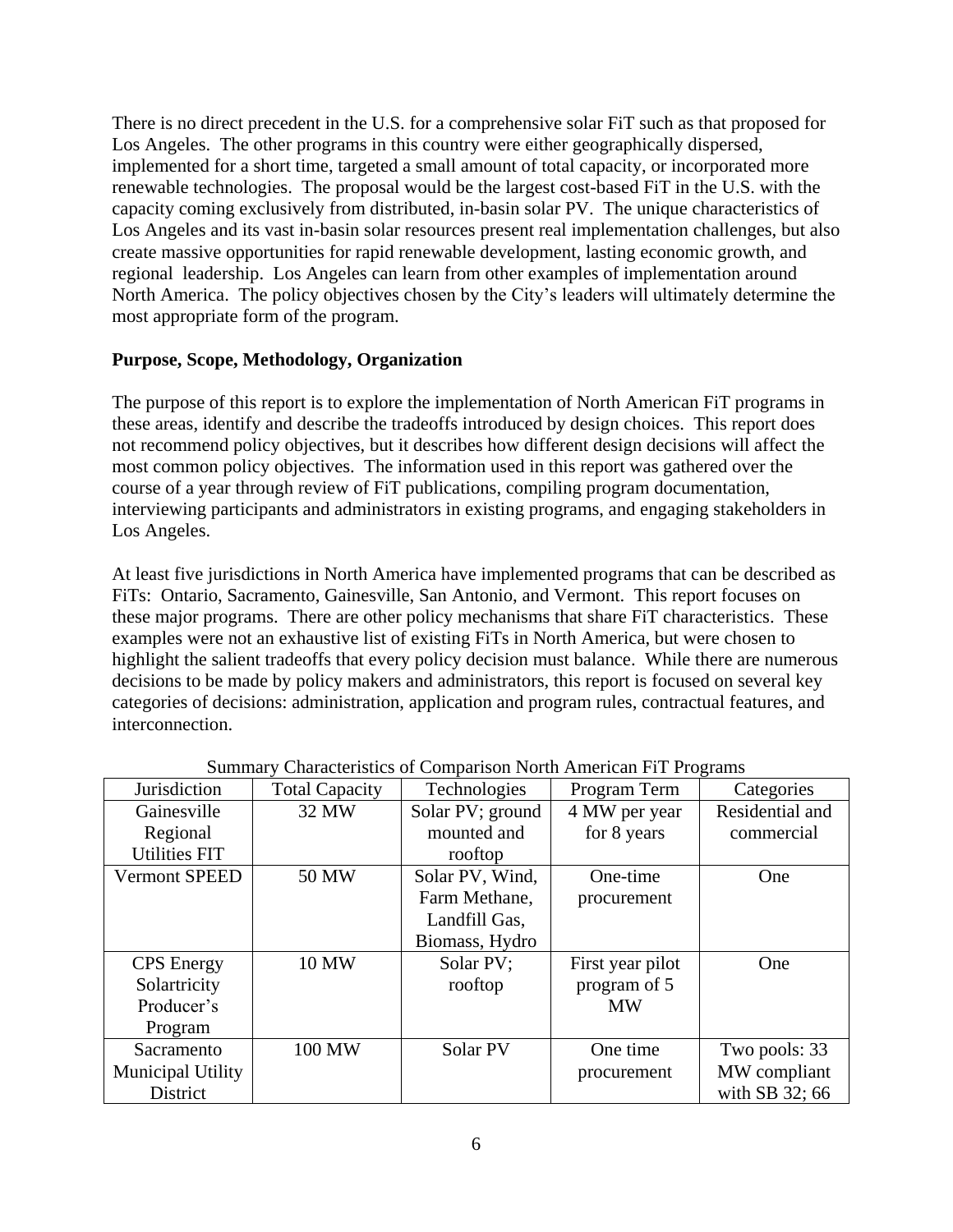|             |          |                  |            | <b>MW FIT</b> |
|-------------|----------|------------------|------------|---------------|
| Ontario     | Uncapped | Solar PV; ground | Indefinite | Multiple      |
| microFIT    |          | mounted and      |            |               |
|             |          | rooftop, Wind    |            |               |
| Ontario FIT | Uncapped | Solar PV, Wind,  | Indefinite | Multiple      |
|             |          | Landfill Gas,    |            |               |
|             |          | Waterpower,      |            |               |
|             |          | Biogas,          |            |               |

Each section revolves around a related set of decisions that a program administer must make. The various options for design choices are laid out and the tradeoffs associated with each are explored.

# **Section: Administration**

Administration of the program relates to the strategic decisions that translate the statutory or executive authority into a high-level structure that accomplishes the objectives of the program. The purpose of these decisions is to create the overall framework of the program, allocate resources, and help ensure the program rules are aligned with the program objectives.

Major Administration Decisions

- Host Organization
- Total Capacity
- Capacity Allocation
- Program Adjustment

These high-level decisions are important because if the overall program structure is not matched with the program goals, then all of the other implementation decisions will not contribute to the goals.

#### **Organizational Sponsorship**

The decision of what type of organization should be responsible to administer the FiT program is important. In the U.S., FiTs have been justified as economic development tools and renewable energy programs, but they have been administered more like conventional power procurement programs. The traditional role of an electric utility is in procuring reliable and cost-effective energy but they normally do not take a leading role in regional economic development initiatives. The energy component is the central aspect to the program, but the social and environmental benefits are also among the stated objectives.

In the programs of interest to this study, each municipal program is sponsored within the local utility, while the provincial and state programs are sponsored within separate organizations. In the municipal programs, SMUD, Gainesville, and San Antonio, the entire program is administered from within the utility, including applications, interconnection, contract administration, and production payments. Due to the need to serve multiple utility territories, the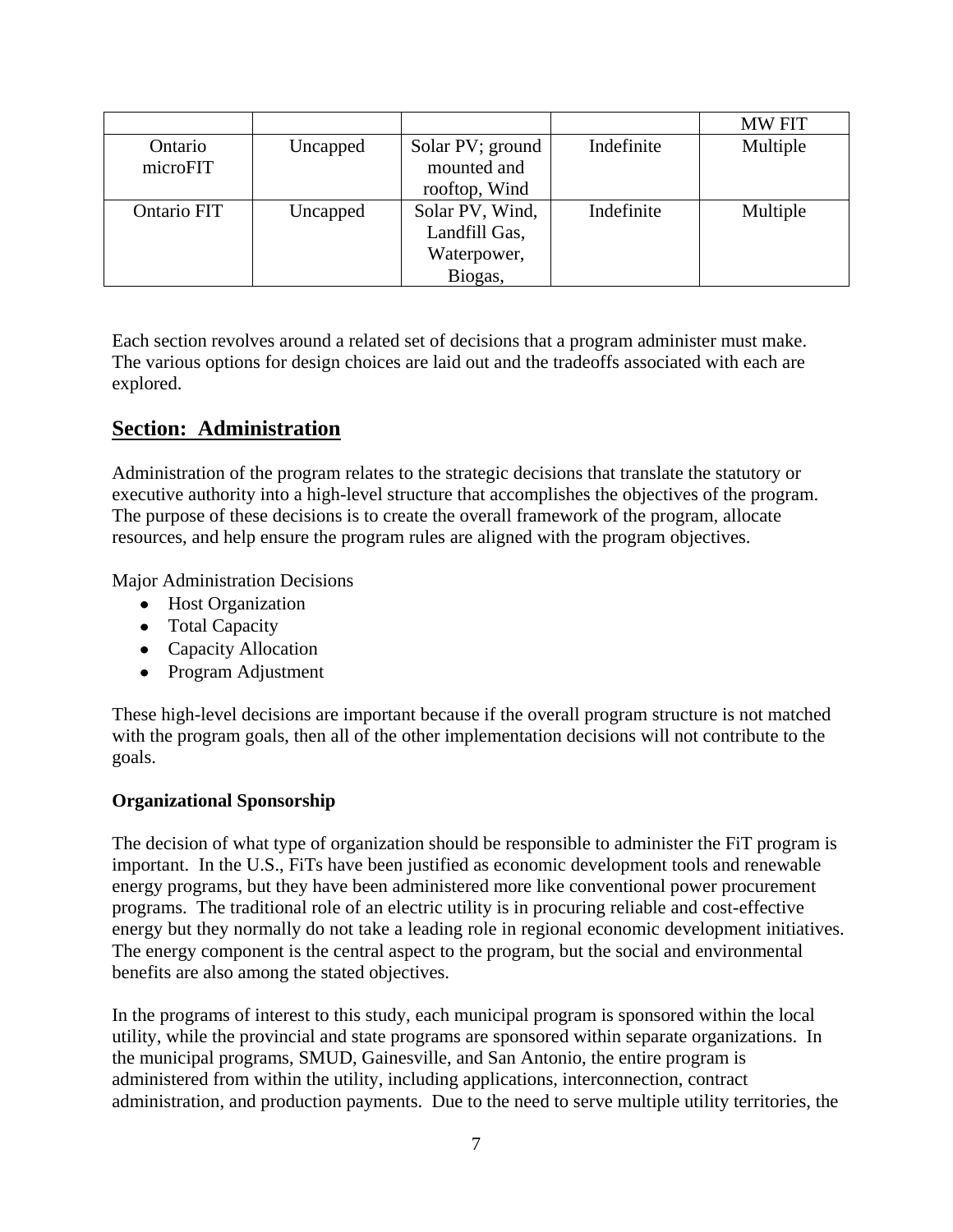provincial and state programs are administered at the jurisdictional level. Vermont's SPEED program is sponsored by an independent purchasing agent authorized by the Public Service Board.<sup>6</sup> VEPP Inc. acts as a contractual intermediary between renewable producers and local utilities in Vermont. VEPP enters into the contract with producers, who sell electricity to VEPP. The electricity is then resold to local utilities. In Ontario, the FIT and microFIT programs are sponsored by the Ontario Power Authority, a provincial agency authorized to conduct long-term planning and power procurement.<sup>7</sup> While the contracts are originated and executed within the OPA, the local utilities maintain the original retail billing relationship and accept the new production payment relationship with the microFIT participant. The OPA maintains the production payment relationship for FIT participants. In these two programs the utilities manage the grid interconnection process.

FiTs are often framed as economic development programs. There could be potential benefits by administering them as such. If the program were administered by an economic development agency there could be the ability to coordinate a FiT with other related economic development initiatives, possibly sharing resources, synchronizing activities, and aligning objectives. This approach would help mitigate the natural tension between the three categorical objectives and help keep managers focused on the aspects of the program they are best equipped to handle. Also, this approach could open up possibilities for alternative financing structures for these programs, such as partial funding from public revenue sources instead of utility collections from ratepayers. Administratively decoupling the technical energy procurement aspects from the economic development aspects of FiTs could be one alternative method to better situate the program to achieve non-energy related goals.

No single type of organization has internal core competencies aligned with all of the categorical objectives of FiTs. Utilities conduct least-cost energy planning and ensure grid reliability but do not take an active role with economic development or creating opportunities for diverse market participation. Civic leaders, public agencies, non-profit groups, and trade associations are concerned with economic development but do not control access to the grid, have no technical expertise with managing power systems, and do not possess the information required to ensure grid reliability and performance. The more expansive and ambitious the FiT program's goals, the stronger the argument is to align administrative responsibilities with functional competencies.

It is clearly necessary and expedient to use an external agency for oversight or coordination if multiple utility districts are involved. While there could benefits to sponsorship outside of the utility, it may only be feasible under certain conditions. First, there must be a high priority placed on comprehensive, well-formulated non-energy goals such as diverse participation and comprehensive economic development. Second, there should be a clear chain of accountability for programmatic goals and a functional hierarchy for coordination and communication. Third, each organization must have the capability and resources to effectively fulfill its specific role. Fourth, the incentives of the participating organizations must be properly aligned with both their roles and the program goals. It is useful to consider alternatives to sponsorship outside of the utility, but the creation of an entirely new agency for this purpose would not be an efficient way

 $\overline{\phantom{a}}$ 

 $6$  Accessed on November 20, 2010 from <http://veppi.org/>.

<sup>7</sup> Accessed on November 24, 2010 from

<sup>&</sup>lt;http://www.powerauthority.on.ca/Page.asp?PageID=1224&SiteNodeID=118>.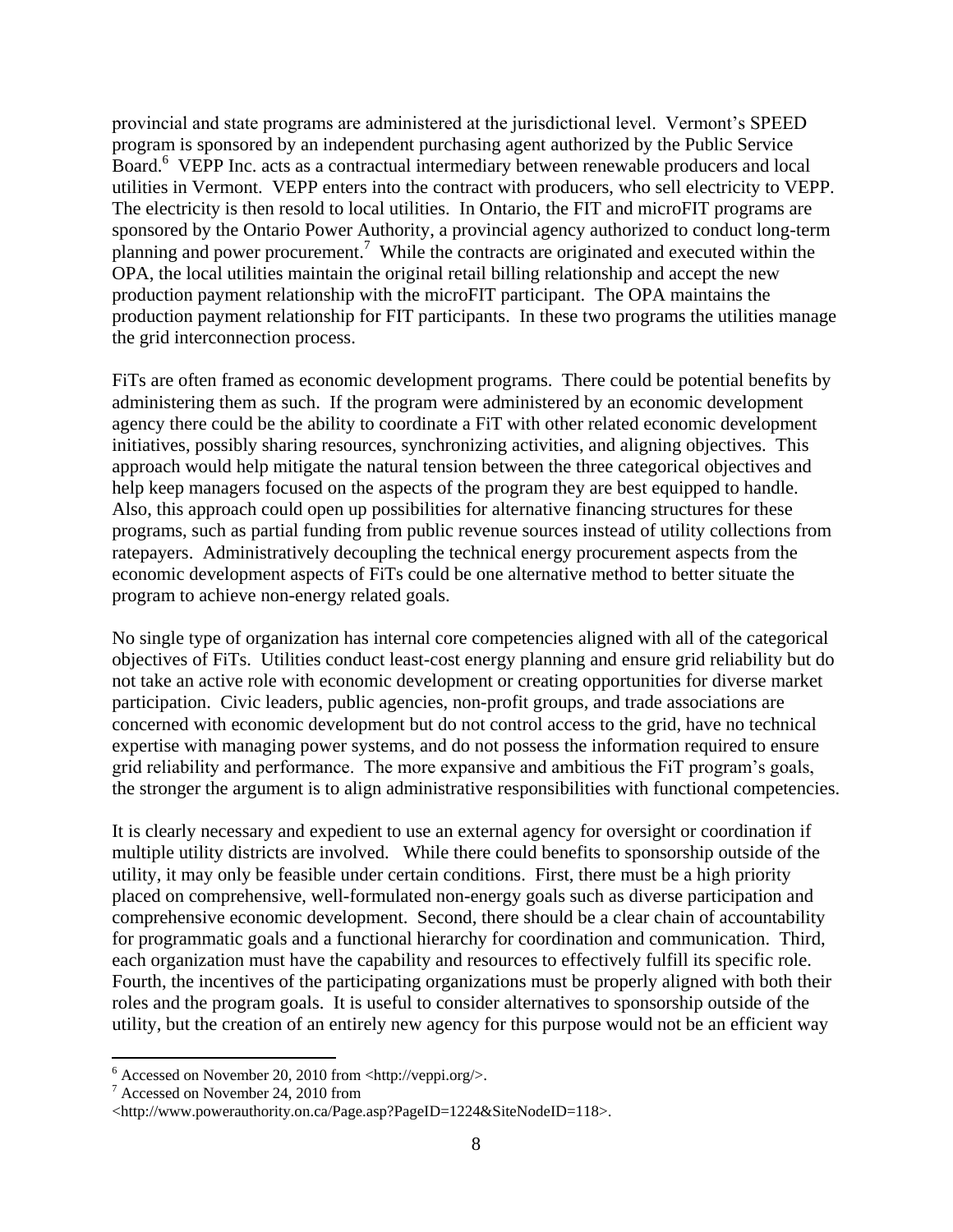to address this opportunity unless the scope of the FiT was extremely broad and ambitious and there were no existing agencies with relevant core competencies.

In Ontario, an external agency is a natural choice to sponsor a FiT program for the province. There are over 70 electric utilities operating in the province.<sup>8</sup> The Green Energy and Green Economy Act (GEA) of 2009 outlined a broad vision for provincial energy and economic development.<sup>9</sup> The key components of the comprehensive legislation included a FiT, energy conservation programs, and elements designed to facilitate participation by community and aboriginal groups. This bill clearly articulated a framework intended to create 50,000 jobs in the first three years and eliminate coal from Ontario's energy generation mix by 2014. Given the scope and scale of the goals, an overarching agency was required to implement the measure. The OPA is a provincial organization responsible for planning and procuring electricity for Ontario in a reliable, sustainable, and cost-effective manner.<sup>10</sup> The situation in Ontario met the four conditions explained above, so the decision to sponsor the FiT program within the OPA was appropriate.

Sponsoring the FiT outside the utility could more effectively capture the positive externalities of FiTs, but it also carries a risk of increasing indirect transaction costs for participants. It may add one more stakeholder to the overall process. If the external sponsor designed the program as a "one stop shop" for participants, it could lower transactions costs, especially for non-commercial participants, while simultaneously facilitating economic development. This alternative requires a strong argument for developing the non-energy benefits outside of the utility, sufficient resources, effective management, and a formal political mandate authorizing it to operate in this way.

## **Total Program Cap**

 $\overline{\phantom{a}}$ 

An important design element of a FiT is the total amount of renewable energy capacity to be taken up by the program. It can be uncapped, allowing all eligible participants with a viable project to supply energy, or it can cap the total uptake at a predefined limit. The decision to cap the program will limit participation, economic impact, and the achievement of any related objectives. This incremental approach may be the only realistic option for many jurisdictions. It also creates unique challenges that must be managed proactively.

The Ontario FIT and microFIT do not constrain total uptake, but the U.S. programs do. Sensing the limited nature of the opportunity, the markets in each U.S. jurisdiction responded strongly to the standard offers. Vermont's SPEED program intended to procure 50 MW of renewables and 12.5 MW of solar. The solar capacity was fully subscribed in one day. Gainesville's initial program targeted 4 MW per year for 8 years. It achieved full subscription of the first year's capacity in one week and the remaining capacity a few months later. SMUD received applications for all of the 100 MW available in the first 30 minutes that applications were accepted. Stakeholders in the U.S. program expressed that a limited program allows for learning

 $8$  Accessed on December 1, 2010 from <http://www.ieso.ca/imoweb/siteshared/local\_dist.asp?sid=ic>.

<sup>9</sup> Accessed on November 27, 2010 from <http://news.ontario.ca/mei/en/2009/05/ontario-legislature-passes-greenenergy-act.html>.

<sup>&</sup>lt;sup>10</sup> Accessed on November 23, 2010 from < http://www.powerauthority.on.ca/about-us>.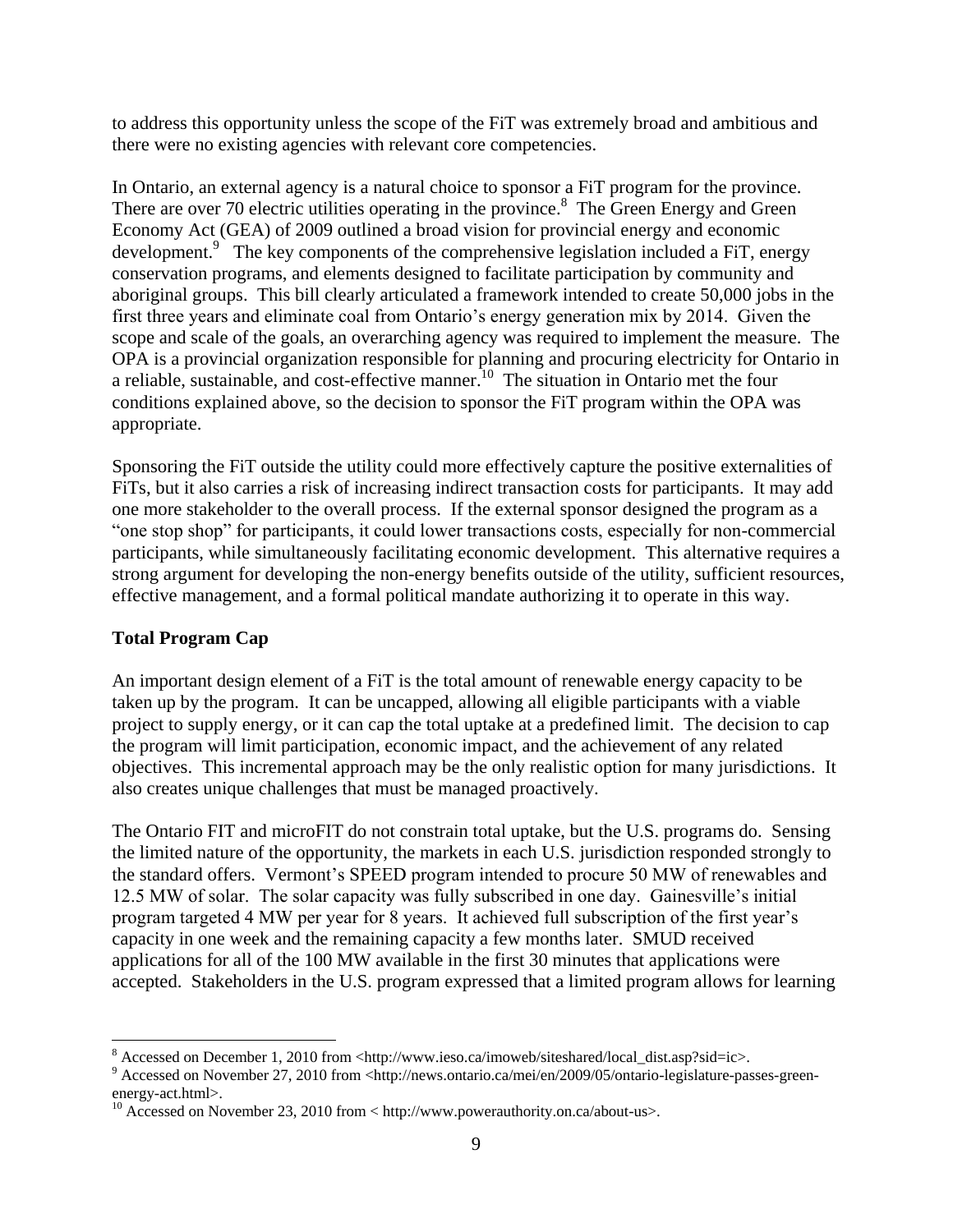and improvements to any future iterations. Also, the cap makes it easier to justify the program to stakeholders whose primary concerns are related to the cost of the program.

The decision to limit total capacity fundamentally alters the nature of a FiT program. There are significant amounts of latent demand for distributed renewable energy production in many areas of North America. The rapid oversubscription of the existing FiT programs in the U.S. is a clear demonstration that with reduced barriers to entry, many people who control access to productive sites are willing to supply renewable energy or sell the rights to develop the renewable potential to a third party. The economic potential of distributed renewables under well-designed feed-in regimes greatly exceeds any policy-supported demand for renewable energy in the U.S. to date. A FiT program unlocks that additional supply potential. But by simultaneously offering a reasonable, cost-based tariff and capping participation, the program creates policy-induced scarcity with respect to capacity. This scarcity can create uncertainty and administrative challenges.<sup>11</sup> Management of the issues related to this scarcity is one of the key implementation challenges related to FiTs.

In times of fiscal austerity and economic uncertainty, capping a program may be the only practical alternative for a jurisdiction. It allows for learning and greater flexibility to shape future iterations of FiT procurement. By capping total capacity, the program limits participation and thus limits the economic risks borne by ratepayers. It also limits any positive economic development effects commensurately. As program capacity is made scarcer, participation becomes more competitive. Participants with less means, small and non-commercial producers, are at a relative disadvantage, reducing inclusiveness. A program cap can be a control mechanism to avoid overwhelming related administrative functions (such as permitting and interconnection) with a surge of new renewable projects.

In capped programs, total program cost and rate impacts can be estimated with relative certainty, but administrators are then faced with a set of decisions about how to allocate the scare capacity to best harness the positive externalities.

# **Capacity Allocation**

If policymakers choose to limit total capacity uptake, it will then be necessary to allocate it in a way that best accomplishes the objectives of the program. The allocation of capacity in a capped program is one of the most valuable methods available to help meet the goals related to costeffectiveness, inclusiveness, and economic development. These decisions shape participation, manage ratepayer impact, procure cost-effective energy, and influence economic development. The allocation decisions are numerous and multi-faceted. There are many imaginable ways to allocate capacity: by technology, application, project size, by market segment, or over a time period.

The North American programs differ in how they allocate renewable capacity. Gainesville's program seeks 32 megawatts of solar capacity over 8 years. They recently created a 400 kilowatt carve-out for projects less than 10 kilowatts with the intention of creating conditions more

 $\overline{\phantom{a}}$  $11$  Couture, T., et. al. p. 81.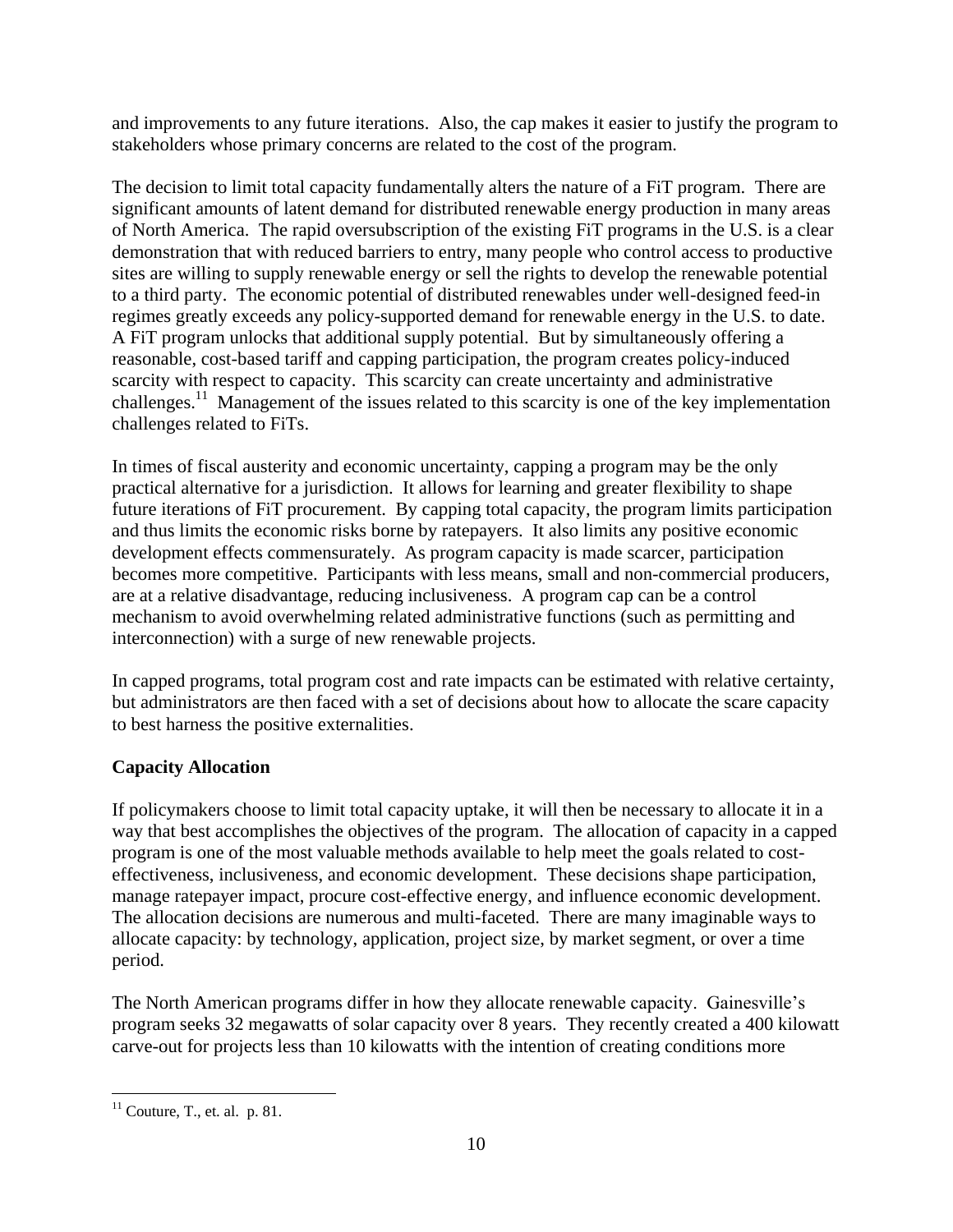favorable to residential participants.<sup>12</sup> Vermont created a one-time opportunity for 50 MWs of renewables, with capacity caps for each technology: solar, wind, biomass, landfill gas, farm methane, and hydropower. The SMUD program was a one-time procurement of 100 MWs of solar without explicit targets for types of projects. CPS's pilot SPP program aims to procure 5 MWs from rooftop solar PV projects under 500 kWs. Ontario does not allocate capacity other than to limit eligibility to projects under 10 MWs.

## **Time**

Limited capacity can be allocated over time. Vermont and SMUD allocated the entire capacity to a single procurement cycle. CPS is undergoing a pilot program and could choose to conduct one more 5 MW application round. While these procurement cycles could be repeated, there is no firm commitment to future procurement under the same terms. Gainesville's program demonstrated the City's long-term commitment to solar by creating annual procurements for 8 years, each for a portion of the total capacity. Ontario's long-term commitment to renewable energy and economic development was formalized through the Green Energy Act and the implementation of long-term, uncapped programs. For the foreseeable future, most Ontarians have the opportunity to be renewable energy producers. The Act allows capacity uptake to be available in the future according to the market's willingness to participate.

The allocation of capacity over time helps facilitate a steady, long-term pipeline of new renewable capacity, a key ingredient to sustainable economic development. It also allows for opportunities to adjust the program as market conditions evolve. In recent years, the economic drivers of renewable energy have become more favorable. Installed costs have decreased and the cost of substitutes has increased. If these trends continue, allocating capacity over the long-term will help achieve cost-effectiveness and reduce rate-payer impact.

## **Geography**

 $\overline{a}$ 

No program has allocated capacity by geographical criteria. SMUD provided a strong market signal to participants by offering a map of land parcels indicating the maximum solar capacity that the nearby substations can handle. Since participants pay for any required grid upgrades, this map likely guided participants to the lowest-cost sites. Without using explicit program rules, this market signal may have optimized the total costs of grid integration for this increment of solar capacity. There are opportunities for administrators to allocate capacity spatially, using either explicitly-defined rules or implicit market signals.

Allocating capacity according to spatial criteria may have important implications for costeffectiveness. Prioritizing projects near areas with excess capacity at substations and on distribution feeder lines could reduce the overall cost of grid integration. It could also limit participation in areas of network congestion, regardless of the generation potential in these congested areas. Spatial allocation can exclude those participants with projects not in the preferred areas, reducing inclusiveness.

<sup>&</sup>lt;sup>12</sup> Accessed on October 15, 2010 from <https://www.gru.com/AboutGRU/NewsReleases/Archives/Articles/news-2010-09-27.jsp>.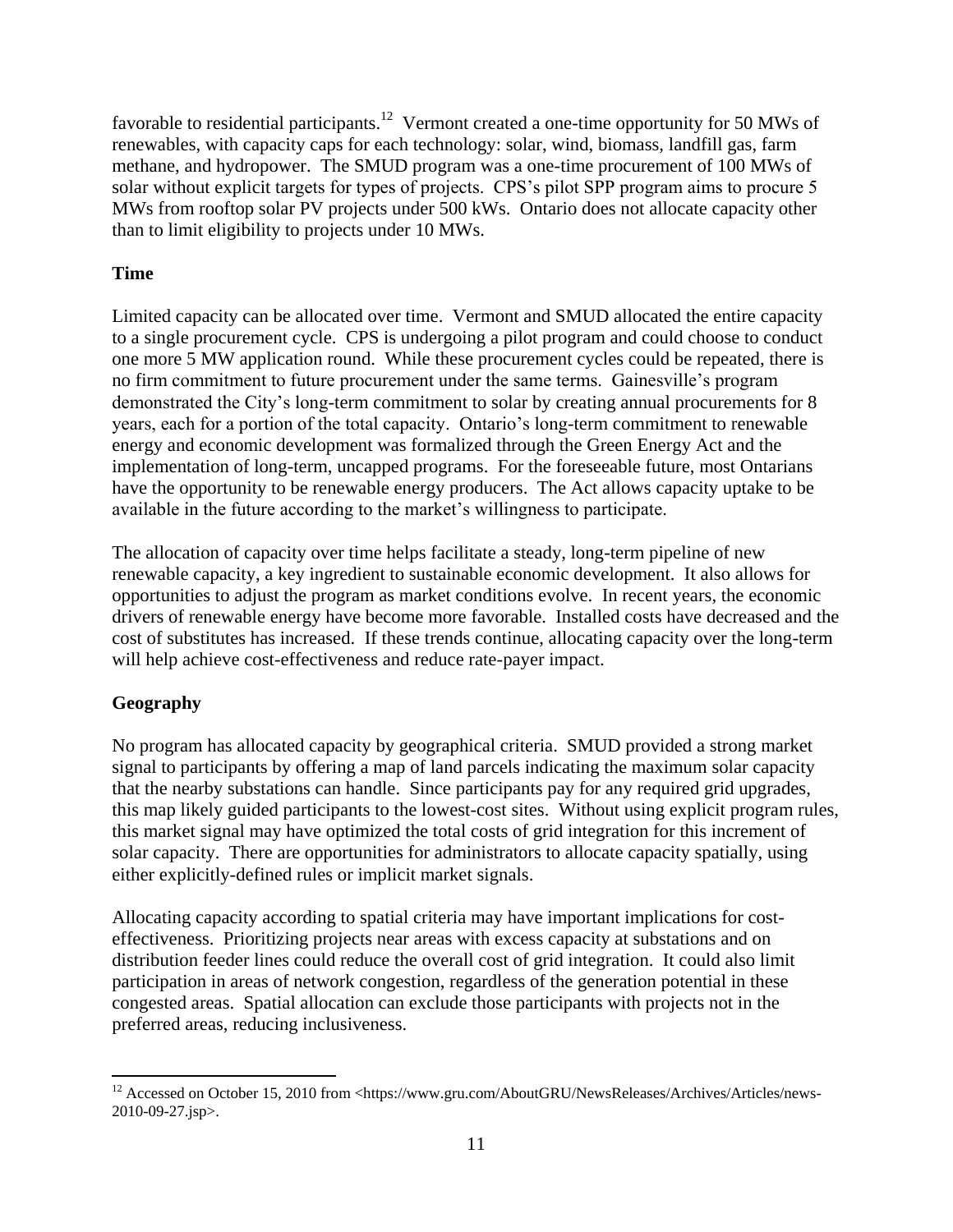#### **Categories & Carve-outs**

Creating categories of participation is one practical way to implement these allocation decisions. The tariffs, eligibility requirements, or even the program rules can be differentiated by category. The creation of these categories can increase administrative complexity, but they can also help facilitate market participation and shape the results towards inclusiveness. A highly inclusive program could differentiate the application process by creating a completely separate, differentiated category to accommodate the needs of certain types of participants. The Ontario microFIT is a good example of a category of participation that not only provides differentiated tariffs, but also differentiates the application process, the program rules, and the contracts.

A variation of creating distinct categories is creating carve-outs. A carve-out is a mandate for a specific quantity within a category of participation. Examination of the North American FiT programs clearly demonstrate that in order to ensure participation by small solar producers (residential and small businesses), a specific carve-out is required. The carve-out reserves a slice of the total opportunity for certain participants and excludes others, perhaps professionals with greater means to find viable project sites, meet deadlines, post fees and deposits, and meet other application requirements. A carve-out is the most certain way to assure inclusiveness and that there is an opportunity to participate for certain disadvantaged participants. With overall restrictions on total available capacity, appropriate allocation is critical to the success of the program.

## **Program Adjustment Procedures**

The decision of how, when, and why to adjust the program parameters is important because every program that is implemented over a period of time experiences amendments and evolves with market conditions. The adjustment can be part of a scheduled program review or it can be a necessary, unscheduled revision to the program rules. For programs that are cyclical, having recurring cycles of applications and contracts, it is important to plan how to review parameters such as the tariffs. Also, should a major amendment to the program rules be necessary, it is important to plan how to do this. Inevitably, market conditions will change, the market will respond in unanticipated ways, or a few participants may take advantage of gaps in program rules to reap unintended benefits. Decision makers must take a proactive approach on how these adjustments will occur.

The long-term FiT programs in Ontario and Gainesville have mechanisms to adjust the parameters of participation as market conditions evolve. Gainesville published a rate schedule for each of the eight years of the program. The schedule decreased the tariffs each year for newly executed contracts. CPS is undergoing its first round of two 5 MW annual rounds. Year two will be revised based on what is learned from year one. There is less of a need to make adjustments or revisions to SMUD or Vermont since the procurements were single, limited programs.

Unscheduled revisions are detrimental to the credibility of the program and will reduce stakeholder's confidence and increase uncertainty. Surveyed participants in the North American programs expressed frustration with unscheduled revisions, labeling this as a significant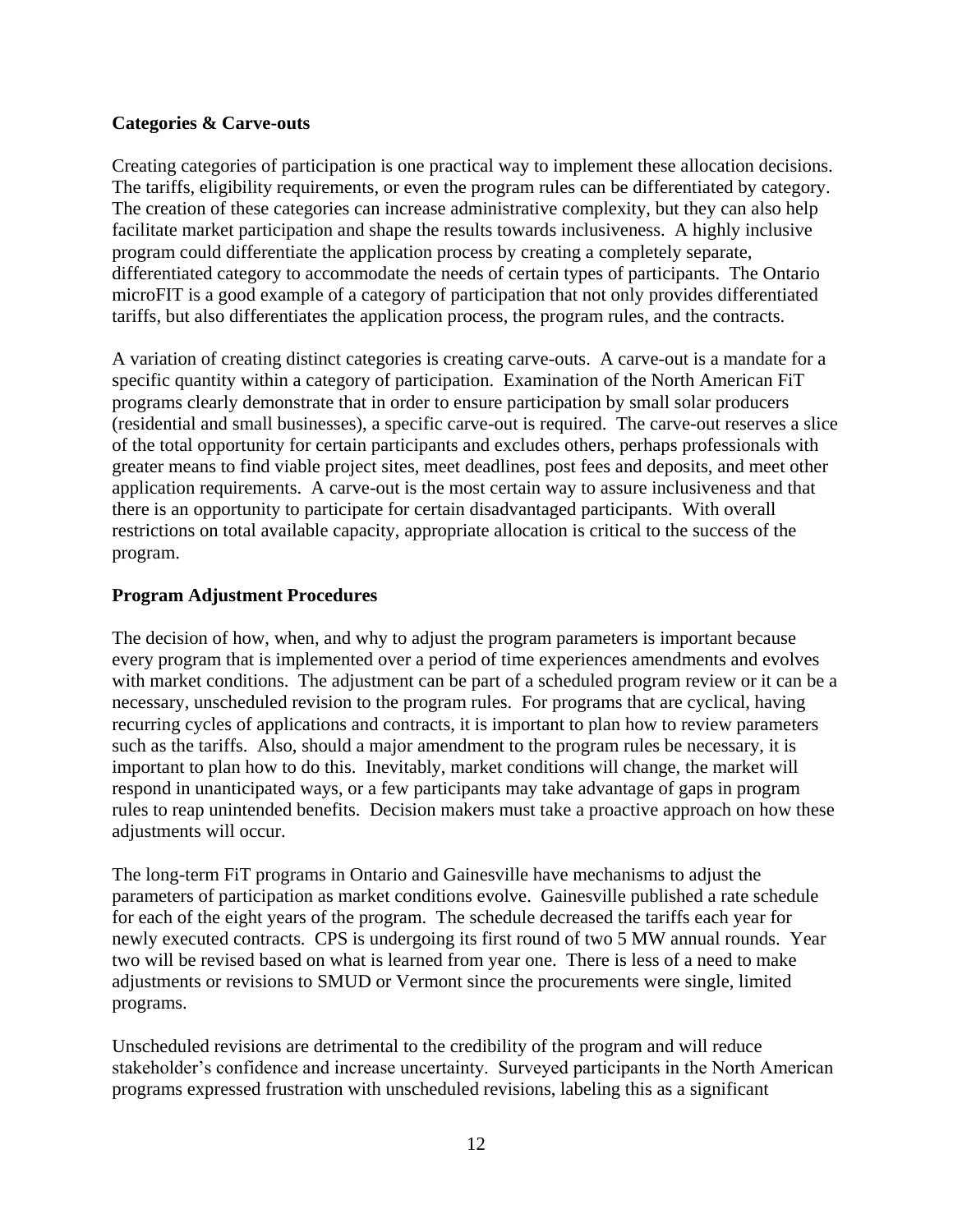regulatory risk of participation. The need for greater transparency about how, when, and why revisions will occur was a frequently mentioned criticism. Furthermore, any systemic uncertainty regarding program adjustments or revisions can increase the cost of capital, requiring higher tariffs and increasing ratepayer impact.<sup>13</sup> It is beneficial for administrators to minimize unscheduled revisions. Limiting unscheduled revisions only to when the fundamental integrity of the program's objectives is at risk is in the best interest of all of the stakeholders.

Because of the negative impact of unscheduled revisions and the need to maintain program flexibility, adjustment and revision can be structured into the program before they are necessary. Scheduled adjustment and decision points are one way to avoid the uncertainty of ad hoc revision and to share cost savings with ratepayers if market conditions evolve for the better.

#### **How and When**

Administrators are faced with two alternatives with respect to how to make a scheduled adjustment. The changes can be pre-programmed like Gainesville's tariff degression scheme, or there can be a comprehensive review of the market conditions and subsequent adjustment decision. The costs of a pre-programmed schedule can be forecasted with relative certainty, limiting risk to ratepayers. While a market review and subsequent adjustment could work either in favor of or against ratepayer interests, assuming it is intended to provide a consistent rate of return to participants throughout the adjustment cycles. The advantage of a market review is that changes in costs are shared equally by all stakeholders regardless of the direction of the change. Also, a market review model shifts the economic risks of the renewable energy production from individuals to society, better aligning the costs production with those who are reaping the social and environmental benefits. A hybrid of these two models would require an annual decline of tariffs between a pre-defined range, such as the tariffs offered by the German EEG FiT.

Finally, administrators must decide on when to make the adjustment decision. They can make the adjustments when certain capacity milestones are met. This model is used by the California Solar Initiative, often described as having some of the characteristics of FiTs.<sup>14</sup> Another method is to plan the adjustments on a time-based schedule. Annual or biannual reviews are a common way to make adjustments. A capacity-based trigger creates uncertainty about the actual date of the adjustment, while a time-based trigger can expose the program to the risks of rapid market evolution between adjustments.

The most important characteristic of any revision or adjustment scheme is risk. Risk is related cost. The party bearing the risk may impact who bears this cost. Administrators must astutely balance program flexibility with risk to the participant. The more flexibility that is reserved to amend the program during future periods, the more risk they allocate to potential participants. As risk increases, some participants will be excluded, lacking either the desire to bear the risk or the ability to pay increasing financing costs.

## **Section: Application & Program Rules**

 $\overline{\phantom{a}}$ <sup>13</sup> California Energy Commission (2010). *Feed-in Tariff Designs for California*. p. 14.

<sup>&</sup>lt;sup>14</sup> The California Solar Initiative is one example of degression of a performance-based incentive. Accessed on October 16, 2010 from < http://csi-trigger.com/>.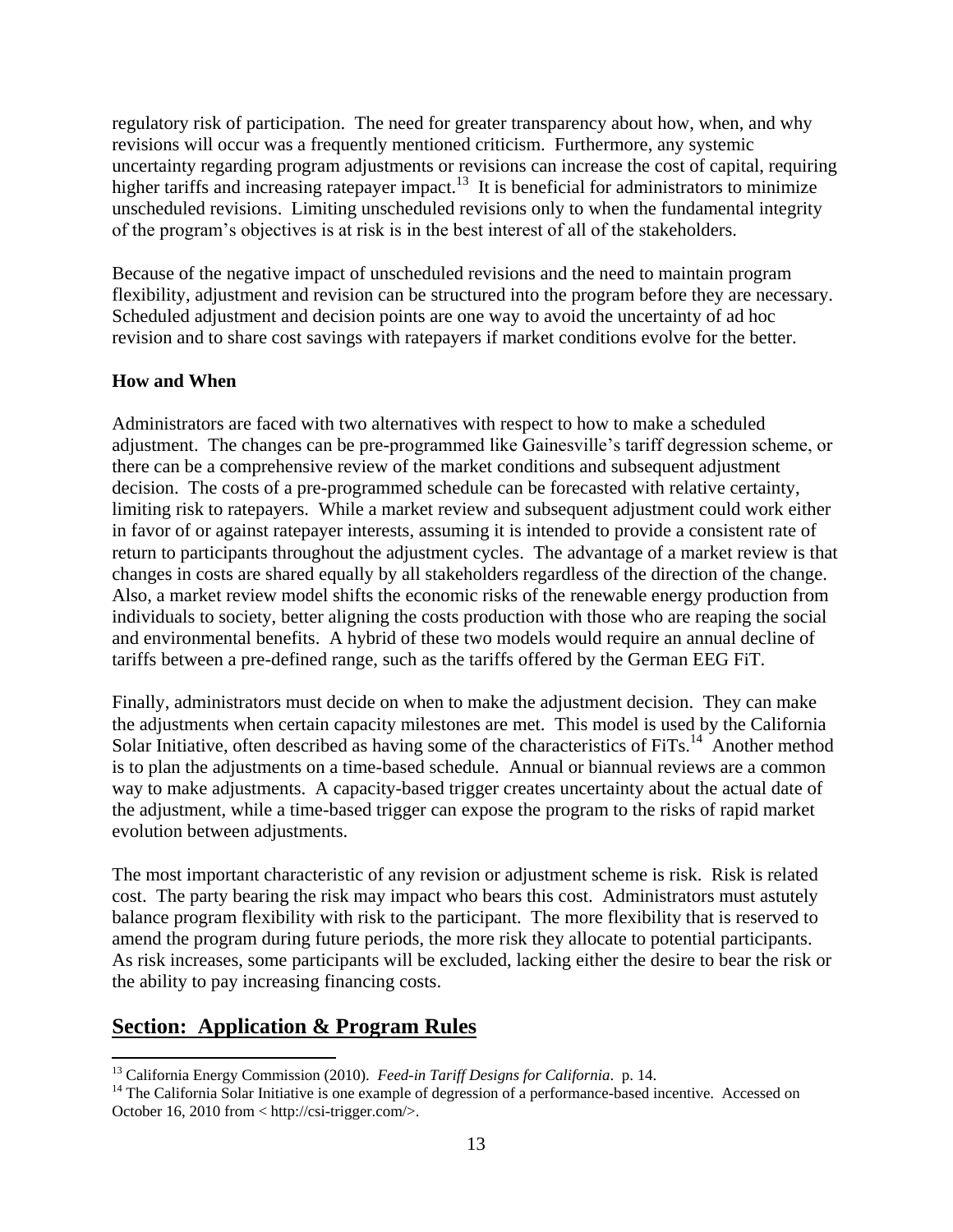These decisions about program rules relate to the procedures which govern the pre-contractual relationship between the sponsor and the participant. The pre-contractual phase entails both program application and project development activities. The structure of the program application and rules will have a direct impact on the ability to achieve the goals set out for the FiT. They relate to inclusiveness and economic development because basic eligibility is defined here. Also, if the process is onerous, time consuming, or expensive, it may automatically eliminate some potential participants, especially those with less means. Overall costeffectiveness will be impacted by the design of these activities. If the transaction costs are high, participants must perceive the tariff to be more attractive to be induced to participate. If the transaction costs are too low speculative participation may create unnecessary costs for all involved. The decisions in this area are the primary means to mitigate gaming and counterproductive participation.

Major Decisions About Program Rules:

- Application Interface
- Participant Pre-qualifications
- Project Evaluation & Selection Criteria
- Fee, Deposits & Development Milestones
- Transfer of Queue Positions

The application includes the procedures used by an applicant to request participation in the program and for the sponsor to select project in the event of oversubscription. This phase includes all interactions and exchanges of information and/or funds from the initial contact to the execution of the purchase contract between the participant and the sponsor. These activities involve the participant providing information about themselves, their project, and the site. The participant may be required to demonstrate a reasonable amount of commitment to the project. The sponsor is required to collect the applications, evaluate them, prioritize them, and communicate the results to the participant.

The purpose of the application phase is to efficiently process a large number of participants and to formalize the previously-defined "standard offer" relationship between the sponsor and the participant. Other important objectives of this phase are to ensure grid reliability, minimize transaction costs and allocate risk between the parties in a mutually acceptable fashion. Businesses, government entities, utilities, and even individuals undergo similar contracting activities in their normal day-to-day activities, but FiT programs are materially different. Welldesigned FiT programs transform a low-volume, resource-intensive process (conventional power procurement) into a high-volume, resource-efficient process. It will eliminate or reduce the unnecessary barriers to entry, create access to the renewable energy resources controlled by small producers, expand the market for distributed renewable energy, and facilitate local economic development. If the application process itself presents unnecessary burdens, it can reduce the overall program effectiveness.

The North American programs have many features in common with regard to the application process. The basic mechanisms are fairly straightforward. Each program has a well-defined application interface that requires the participant to submit an initial packet of information about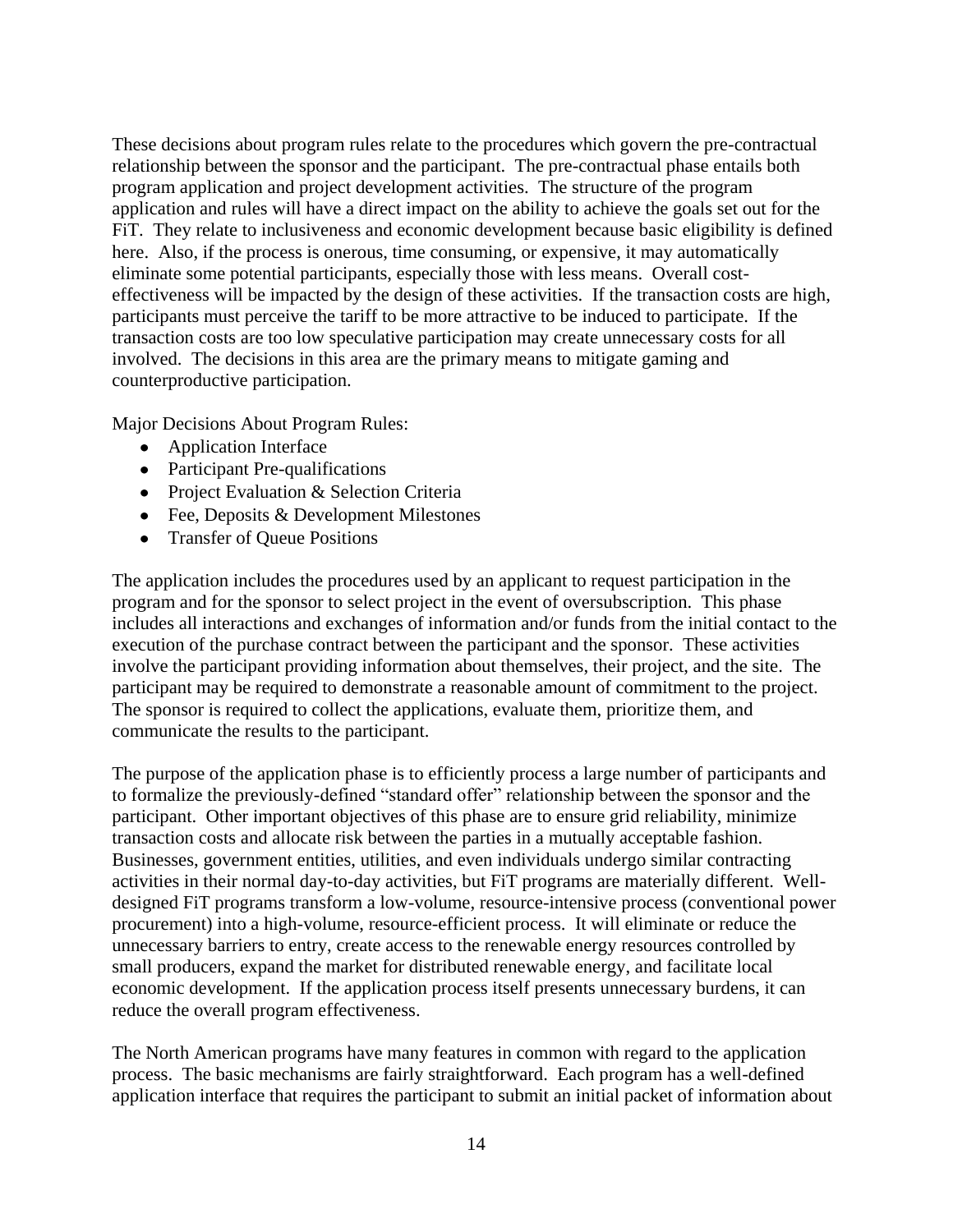themselves and the potential project. The sponsor checks the packets for completeness and ensures the eligibility of the participant. Incomplete packets or ineligible participants are rejected, while those that fulfill the two conditions are assigned a tracking number representing the order in which the applications were received. Given a limited amount of capacity in the program, applications for projects submitted later may not be reserved capacity. From this point forward, the utility evaluates the grid interconnection impacts of individual projects, determining the cost of interconnection. The participant is required to prove control of the project site and pay the cost of interconnection. After this, the purchase contract and interconnection agreement are executed, completing the application phase. Permitting and code compliance is the responsibility of the participant or their representative.

## **Application Interface**

The decision about how to design the application medium can impact inclusiveness and costeffectiveness. These programs maintain different application interfaces. The three basic options are hand delivery, postal delivery, or a web interface. The municipal utility sponsors required applicants to submit paper-based applications. CPS required a hand-delivered packet. SMUD allowed hand delivery or postal delivery, but could not guarantee a place in the queue for postal deliveries. Gainesville allows hand or postal delivery for its periodic application windows. The provincial or state programs created a web-based application with a follow on procedure to submit the required paper documentation.

The application interface decision is related to the queue management decision. Hand-delivered applications can add significant transaction costs any participants who reside or operate outside of the jurisdiction. Also, in programs with both first come, first served selection criteria and high demand, hand-delivery will favor those participants who can afford to arrive in line earliest. It would be challenging to efficiently differentiate postal deliveries if the evaluation criteria were first come, first served. Furthermore, a web-based application interface could be automated to gain an advantage in a first come, first served system. The use of evaluation and selection criteria to manage the queue mitigates the negative interactions of the interface decision on inclusiveness and cost-effectiveness.

#### **Pre-Qualifications**

The decision about what the pre-qualifications to participation is a useful tool to help shape participation, deter speculative participation, and ensure the intended objectives are met. The pre-qualifications are the requirement that the participant must meet before the application will be considered. These criteria determine who can participate and who cannot, which projects are eligible, and which are not. By shaping these requirements, the sponsor can shape participation, and therefore influence the economic development outcomes and the program's costs.

These programs differ significantly in participant eligibility requirements. All programs require generation systems to be grid-connected to the sponsor's grid and most require physical location within the jurisdictional borders of the sponsor. SMUD does not explicitly require location in its service territory, only connection to its distribution system. Presumably, it would be possible for the project be physically located outside of SMUD's service territory and still be connected to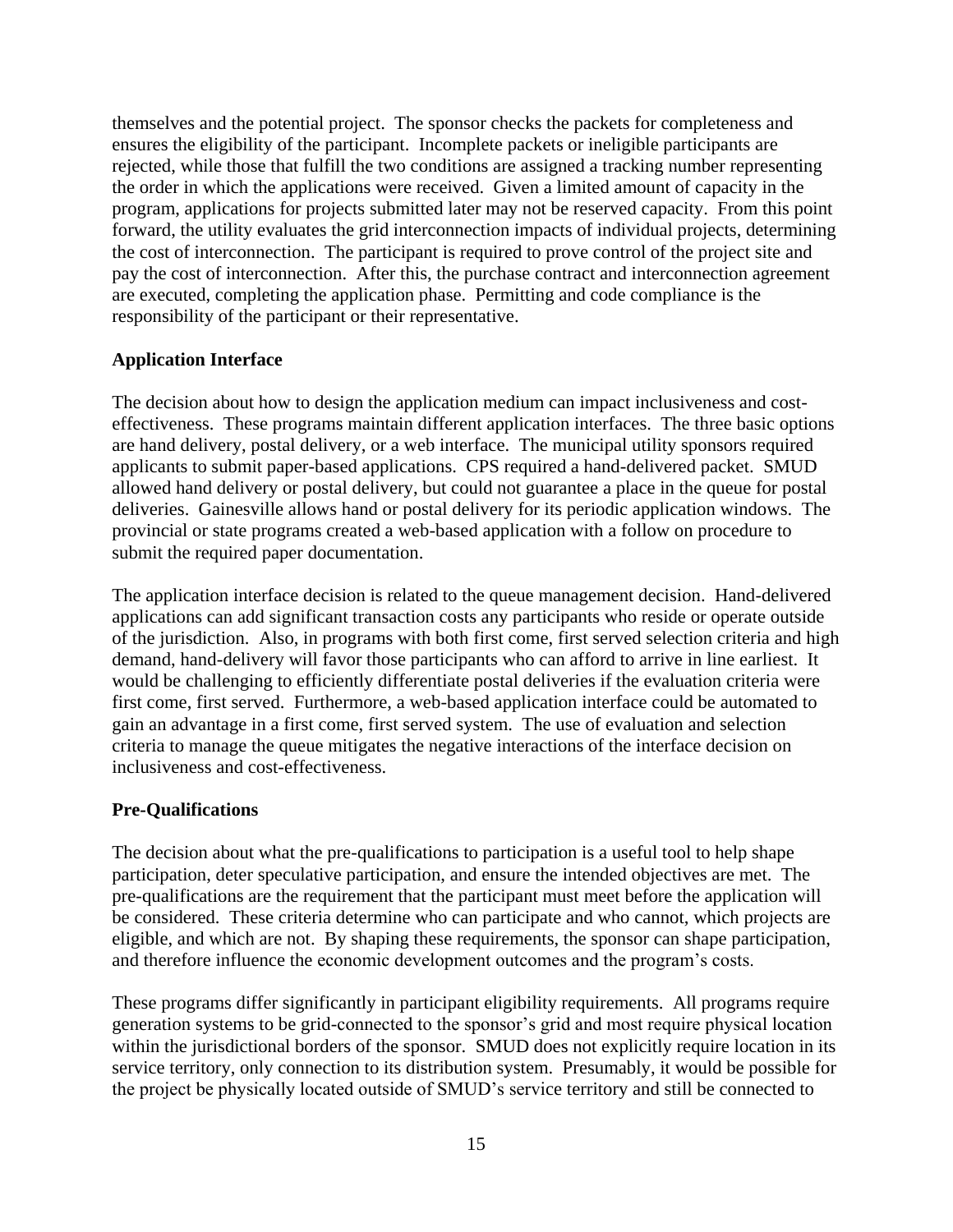their distribution network. Every other program requires projects to be located within the borders of the jurisdictional programs or within the service territory of the utility programs.

No programs require a retail utility account except for the microFIT program. All others require the participant to demonstrate evidence of site control early in the application process. CPS and SMUD explicitly exclude projects that have received benefits under other ratepayer funded incentive programs. Gainesville's program guidelines exclude projects which have previously received a rebate or entered into a net metering arrangement. However, early participants were able to take advantage of Florida's solar rebate, the Federal Grant, and Gainesville's FiT, decreasing their total investment payback time to one year or less. None of the programs require equipment invoices or contracts at the time of application. If a program has project capacity limits, they are enforced at this stage of the process.

## **Project Evaluation & Selection Criteria**

If a FiT program has a total capacity cap and is oversubscribed, it is necessary to create a mechanism to select projects, allocate scare capacity, and reprioritize projects as some participants fail to perform during the pre-contractual stage. The criteria used to evaluate and select projects in this scenario are a major decision that will shape participation and create unique management challenges.

Most programs selected projects through a "first come, first served" evaluation paradigm. Under this method, projects are not evaluated on their intrinsic merits, but only by the order of their arrival into the application system. The sponsor manages the program reservations by chronologically sorting projects, thereby creating a "queue." Should all the program capacity be reserved for the earliest applicants, the later applicants are assigned an unreserved position in the queue and moved forward only as the earlier projects withdraw from the program. There were only two exceptions to the first-come, first served method. Participants in Vermont's SPEED program were selected for queue positions by random-number lottery. Gainesville initially relied on first come, first served, but will open an application window in 2011 for queue positions to replace withdrawn capacity that will use a random drawing in the event of over subscription.<sup>15</sup>

First come, first-served schemes are an important aspect of uncapped, European-style FiTs. There is an important difference between uncapped FiTs and U.S. FiTs, however. In the European-style FiT schemes total participation is not limited. Any potential producer is guaranteed access to the grid and a purchase contract with the local electricity distribution entity. Uncapped FiTs do not create the policy-induced, artificial scarcity condition associated with capped FiTs. Ontario's programs are uncapped. Beyond basic eligibility, the only project selection criterion is the feasibility of grid integration. Because the transmission and distribution network is generally congested in Ontario, projects must be evaluated with respect to the feasibility of grid integration. Although the Ontario programs are uncapped, first come, first served structures, they implicitly limit participation through the feasibility of grid integration. Other than the nuance between priority interconnection and guaranteed interconnection (cite NREL, CEC), the Ontario and European FiTs are similar. Both bypass artificial scarcity by avoiding total project caps.

 $\overline{\phantom{a}}$ <sup>15</sup> Accessed November 10, 2010 from <https://www.gru.com/OurCommunity/Environment/GreenEnergy/solar.jsp>.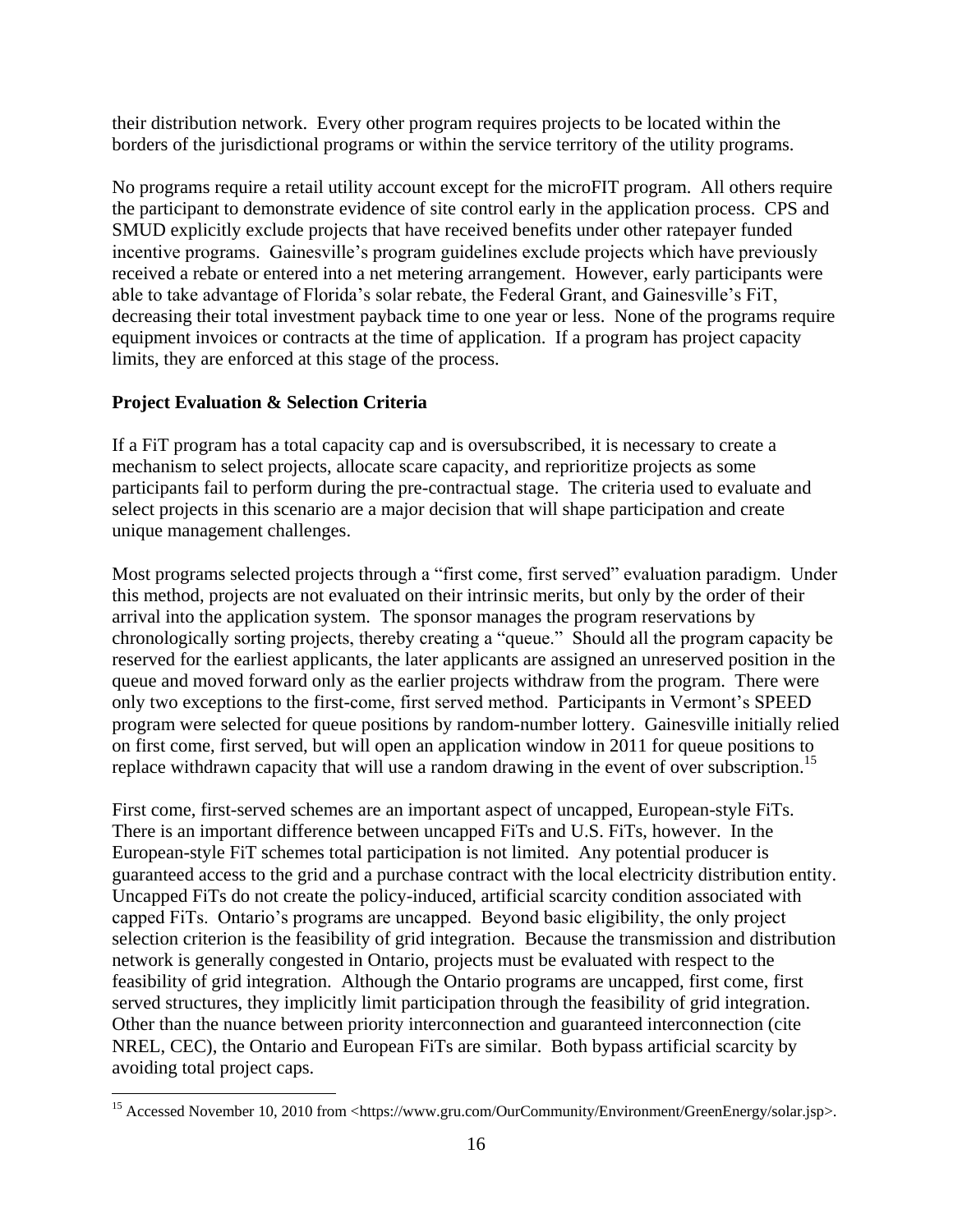The U.S. programs exhibit surprising homogeneity with regard to the evaluation and selection of projects. First come, first served criteria favor those with the ability to be first in line, not necessarily those with the best projects or the greatest ability to bring them to commercial operation. The first person standing in line on January 4, 2010 for the SMUD program received queue positions for 60 megawatts of the 100 megawatts available. Lotteries create massive uncertainty regarding the outcome of the queue process. The uncertainty reduces the incentive for participants to invest time and money into finding high quality project opportunities and submitting them into the program application.

While they are an administratively expedient method to manage the queue, first come, firstserved and lottery methodologies are a missed opportunity to commit limited public funds in a more responsible way. Similar to other public contracting mechanisms, applicants can be evaluated according to the stated goals of the program. There is a tradeoff in this approach that must be carefully navigated, however. FiTs must create simplicity and accessibility. Introducing numerous or overly-complex evaluation criteria can create obstacles which are counterproductive to a simple and accessible program. FiTs should not be structured as traditional requests for proposals.

Any project evaluation and selection criteria must be relatively few, simple to understand, and completely transparent. Otherwise they undermine the inherent advantages of the FiT concept.

Examples of FiT project selection criteria

- Minimizing the cost of network upgrades
- Maximizing reliability of the existing network
- Investment in areas with specific socio-economic characteristics
- Minimizing visual impact
- Greatest ability of participant to perform (financial resources, development capability)
- Preferences for local content or certain labor practices

FiTs are most effective at achieving rapid, widespread renewable and economic development when designed as uncapped, standard offers for renewable energy. Given uncertain political support and limited willingness to pay for renewable energy, there are opportunities to evolve the design of capped FiTs towards greater market responsiveness to the program objectives and more responsible use of public funds.

## **Fees, Deposits & Development Milestones**

Fees and deposits are funds committed by the participant at the time of application. These funds help align the incentives of the participant and the sponsor during the pre-contractual phase of the project. A reasonable, non-refundable fee does not present a significant barrier to participation for single applications or for viable projects. It creates a justifiable disincentive to submitting a high volume of applications or for submitting insufficiently planned projects. Generally, the fees are not refundable, while the deposit can be refundable under certain conditions. The deposit is held to ensure the participant's good faith in developing a viable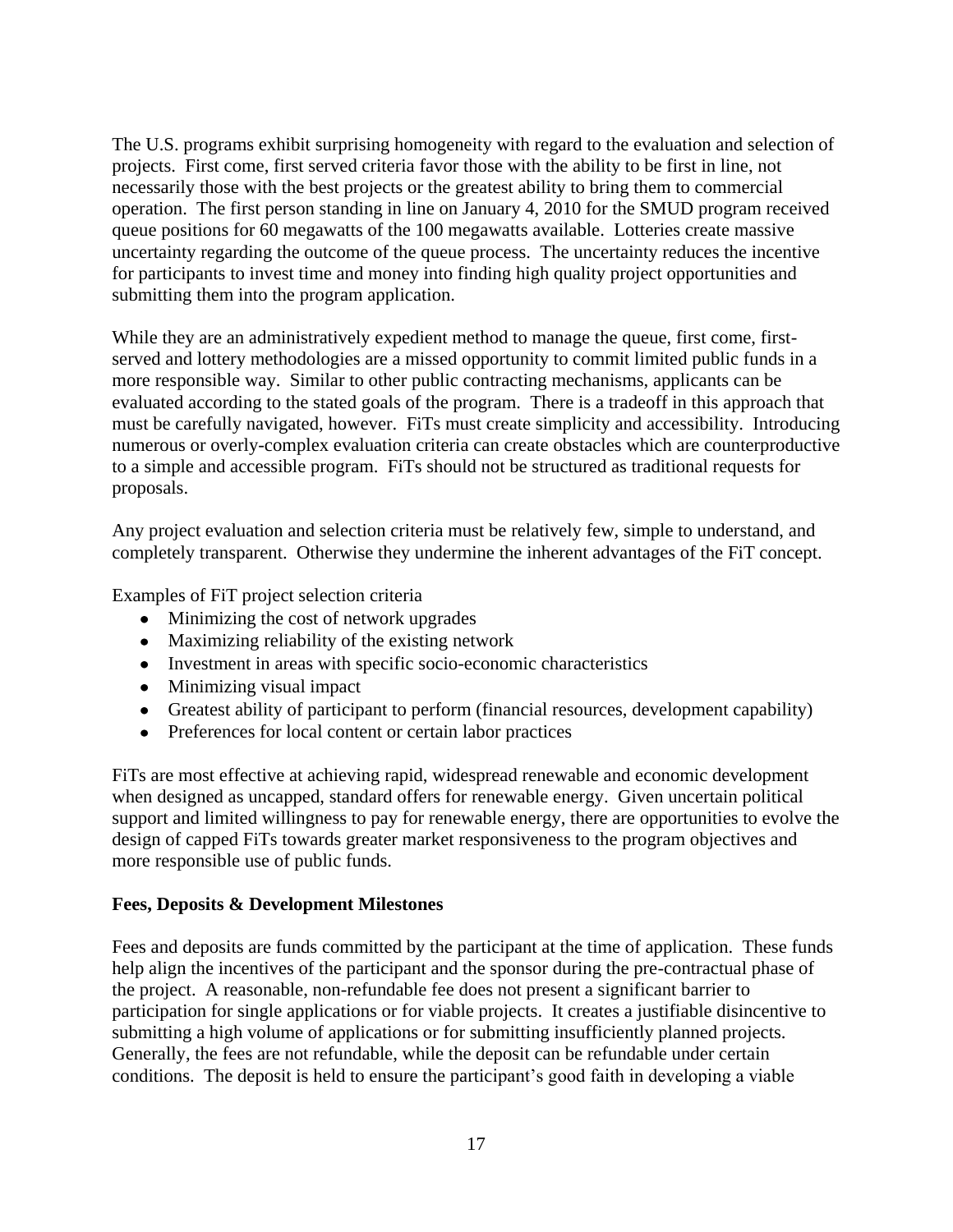project that meets the intent of the program. The refundable deposit helps keep the interests of the participant and sponsor aligned throughout the application and development processes.

Each program except the OPA's microFIT requires the participant to demonstrate their commitment to the project by paying an application fee and a development deposit. Gainesville's initial program did not include fees or deposits at the time of application, but they have been added after some applicant's failure to perform. Furthermore, Gainesville experienced the emergence of a secondary market for queue positions in its initial program design, suggesting that some of the initial applicants were interested more in the option value of the contract rather than investing in a solar project. Each program places a time limit for the participant to complete their obligations under the program rules. The participant's responsibility is to make progress towards commercial operation in accordance with the pre-determined development milestones. Three programs require interim milestones to be met by the participant or risk loss of the queue position.

| Jurisdiction          | Fee                           | Deposit                       | Milestones                   |
|-----------------------|-------------------------------|-------------------------------|------------------------------|
| Ontario               | None Required                 | None Required                 | Commercial Operation 12      |
| microFIT              |                               |                               | months from Conditional      |
|                       |                               |                               | Offer                        |
| Ontario FIT           | Application fee of \$0.50     | Application security of       | Commercial Operation 3       |
|                       | per kW up to \$5,000          | \$20 per kW for Solar PV      | years from contract date     |
|                       | (non-refundable)              | in cash or letter of credit   |                              |
|                       |                               | (refundable with              |                              |
|                       |                               | performance)                  |                              |
| <b>Vermont SPEED</b>  | Administrative fee of \$200   | Deposit of \$10 per kW of     | Commissioned within          |
|                       | Due upon winning lottery      | installed capacity            | three years of contract date |
|                       | queue selection               | (refundable)                  |                              |
|                       | (non-refundable)              |                               |                              |
| <b>SMUD</b>           | <b>Interconnection Review</b> | <b>Reservation Deposit of</b> | Commercial operation by      |
|                       | fee of \$1,400                | \$20 per kW                   | end of 2012                  |
|                       | (refundable if not offered a  | (refundable if not offered a  |                              |
|                       | queue position)               | queue position)               |                              |
| Gainesville Solar FIT | Processing Fee \$500 for      | Reservation deposit of \$30   | 3 milestones                 |
|                       | $<10$ kW, \$1,200 for $>$     | per kW                        | 1 year to put into operation |
|                       | 10kW                          | (refundable)                  |                              |
|                       | (non-refundable)              |                               |                              |
| <b>CPS</b> Energy     | Application Fee of \$200      | I/C Evaluation fee of \$10    | <b>Commercial Operation</b>  |
|                       | (non-refundable)              | per kW (refundable if         | within 270 days              |
|                       |                               | application is rejected)      |                              |

Table of Fees, Deposits, & Development Milestones

The requirement for an application fee can reduce transaction costs for the sponsor but it increases the application burden experienced by the participant. FiT programs are most effective at inducing widespread adoption of renewables when they are as simple and accessible as possible. But not every individual or entity is fully prepared to be a renewable power producer. Requiring a modest, non-refundable fee may help encourage small producers to conduct proper due diligence before they submit an application. This may also help prevent third party PPA aggregators from submitting a high-volume of applications when they only have the resources for following through on a few.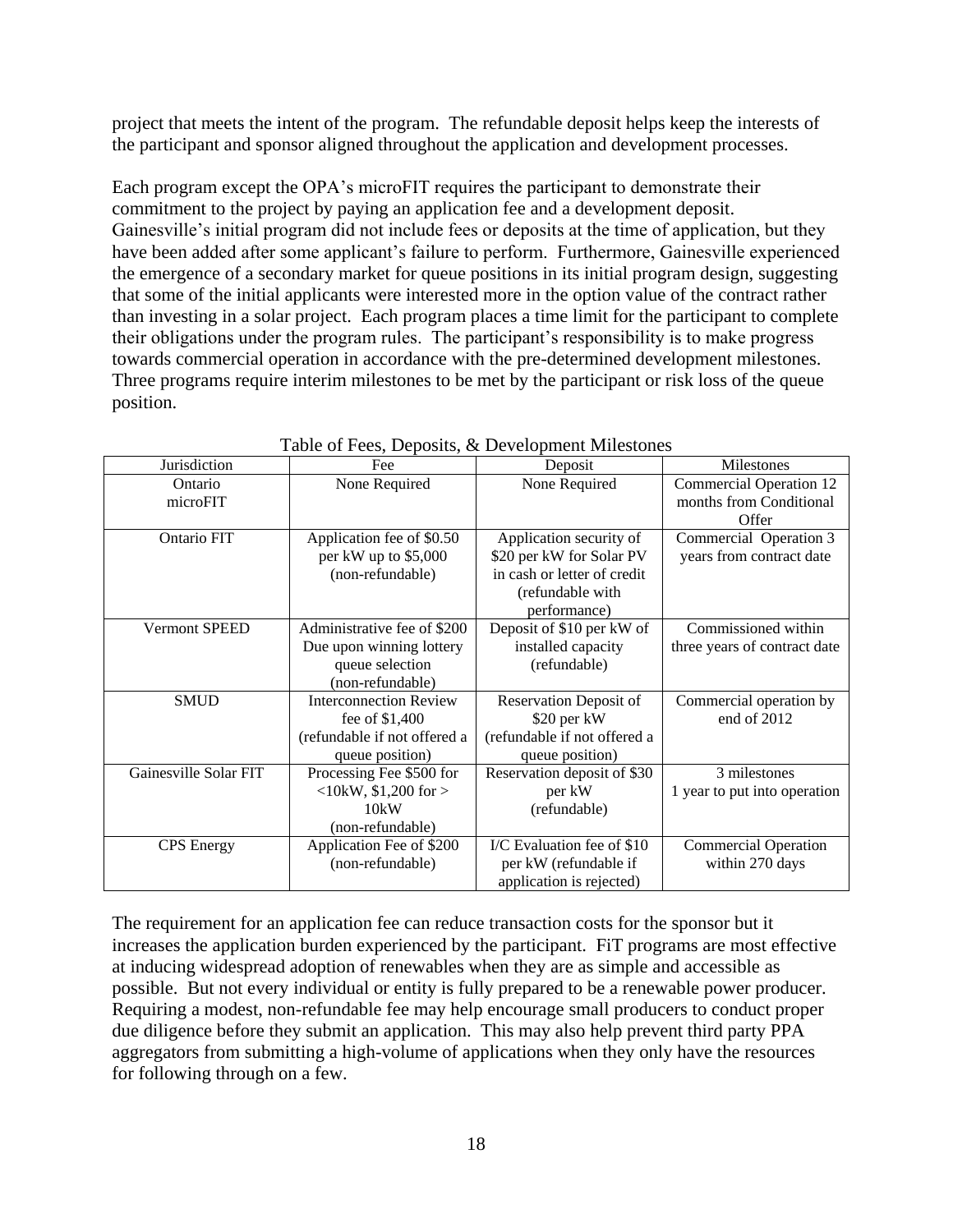Development deposits help motivate participants to meet pre-defined milestones in bringing the project to commercial operation. The deposits are applied to the project costs or refunded once the participant performs in accordance with the program guidelines. In the absence of a performance-based deposit, professional developers may be incentivized to delay progress until conditions are more favorable (e.g. equipment prices are lower or financing terms improve) or a fatal flaw is somehow resolved. Deposits may not be appropriate or necessary for noncommercial FiT participants, specifically residential participants. The tradeoff with requiring a significant development deposit is that less well-capitalized developers, many of which may be local entrepreneurs, are disadvantaged relative to established players. Performance-based deposits make it unattractive for developers to sit on bad projects. They also prevent a "free option" on a publically-funded asset. The way to ensure maximum inclusiveness is to remove any fees or deposits, but this can lead to speculative participation, reducing efficiency and increasing transaction costs for all parties involved. Careful design of this aspect of the program is required to balance these competing interests.

#### **Transfer of Queue Positions**

The ability to transfer, sell, or assign a queue position before the project is in operation is an important aspect to the structure of the program rules. Transfer of a queue position is distinct from a participant assigning the rights and obligations of an executed contract or an operating project. The legal definition of a queue position and its associated rights and obligations is an important consideration that can impact administrative costs and participation in the program.

Program designers must define the legal nature of a queue position and the participant's rights and obligations associated with this asset. There are two general alternatives that effect transferability. A queue position could restrict the participant's rights to FiT payments at one specific energy delivery point or it could grant the participant the right to receive FiT payments for energy at any delivery point.

Participants in CPS, Gainesville, Vermont and SMUD may not transfer queue positions to other participants. In the microFIT, participants cannot transfer or assign the conditional offer for a contract. The contract is assignable after the project is in operation, however. For the FIT, participants cannot transfer or assign their application until one year after it is submitted. Gainesville's program initially allowed transfer of queue positions. An unintended consequence of this was the development of a secondary market for queue positions.

The ability to freely transfer an unrestricted queue position could make the program more attractive to some participants, but it may also create incentives that may be counterproductive to the program goals. A queue position is a valuable financial asset. Thus, the ability to transfer this asset to another party is a valuable financial option. It allows participants to acquire the queue position and sell it at profit if the opportunity arises. A secondary market for these assets may develop. While this would be beneficial to enterprising participants, it might prove to be unmanageable for the sponsor of a large program, generating excess costs and unreasonable administrative burdens. The option to transfer an unrestricted queue position may lead to speculative participation from those who are more interested in the option value of the contract than the project itself. Furthermore, allowing participants to transfer unrestricted queue positions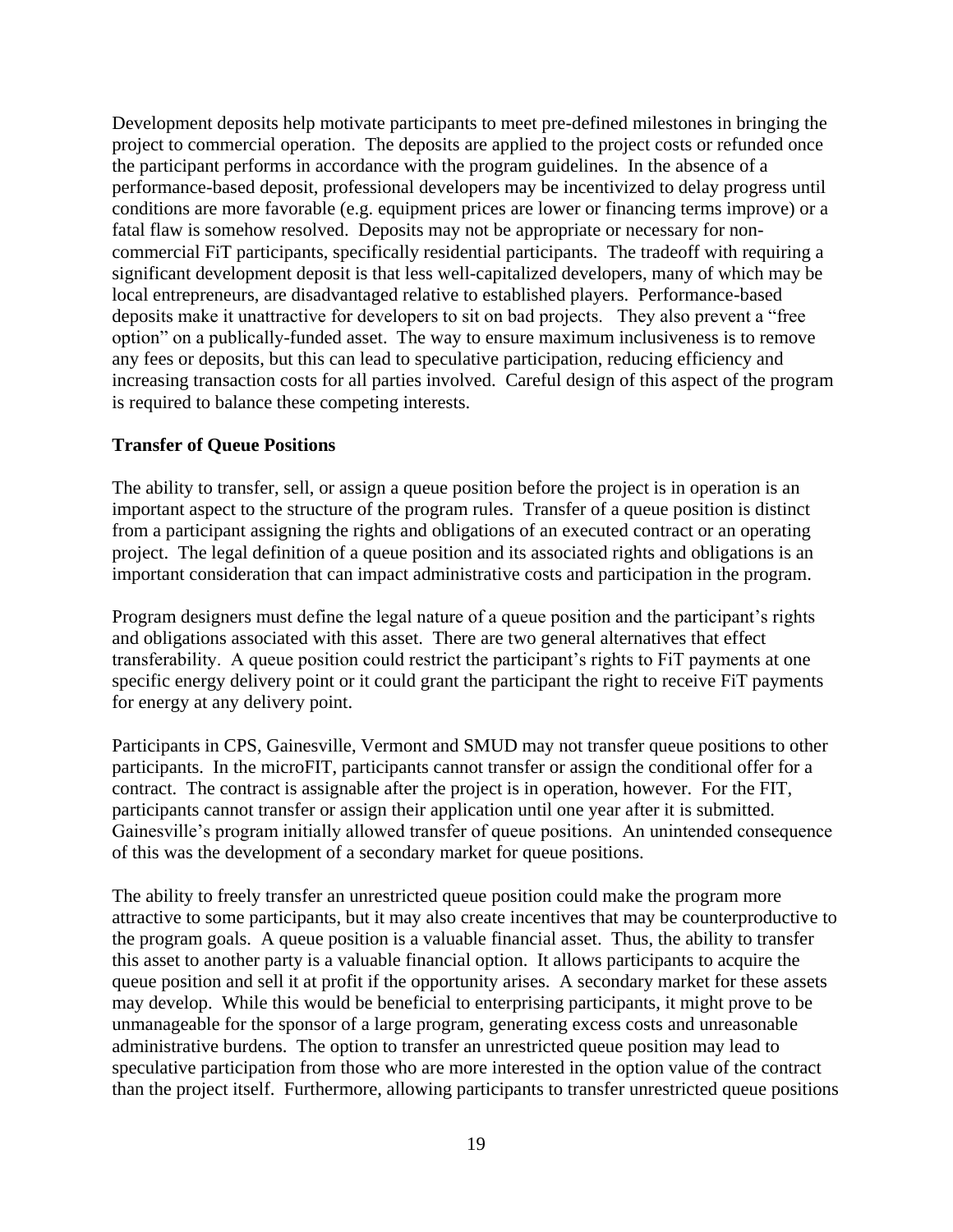reduces the sponsor's ability to manage the program in a way that best meets the program objectives.

On the other hand, the ability to transfer a queue position associated with one specific location allows professional developers the flexibility they need to manage a comprehensive portfolio of development projects in a dynamic market. Without the ability to transfer their work to another eligible participant, a developer assumes more risk by putting up any funds required at the application. Also, participants will not be able to access capital if lenders and investors cannot takeover assets in the case of financial default.

# **Section: Contracts**

The terms and conditions of power purchase agreements are important methods to distribute risk and cost between the parties. The decisions about FiT contract structure are decisions to allocate risk and cost between the participant and sponsor. These decisions ultimately affect transaction costs, participation and inclusivity.

Major Decisions about Contractual Features:

- Assignability
- Default, Remedy & Termination
- Curtailment
- Products Purchased
- Labor Provisions
- Local Content

The bilaterally negotiated PPA is the cornerstone of the utility-scale renewable development process. It is the key agreement which aligns the interests of the project stakeholders and ensures that risk, costs, and benefits are allocated in a mutually acceptable manner.<sup>16</sup> While the agreement is made directly between the project developer and the utility, there are many other stakeholders whose interests must be considered before any development can move forward. These stakeholders have related agreements with the parties to the PPA so the outcome of the PPA will indirectly affect other aspects of the development process. These stakeholders include not only the developer and the utility, but also the investor and lender, the transmission operator, the engineering-procurement-construction contractor (EPC), the equipment manufacturer (OEM), and the regulatory agencies. Because there are many issues to be addressed and many indirect stakeholders to be accommodated, the negotiation process can be long and costly for each of the parties involved. A typical PPA for a large scale renewable energy projects may take 6 to 12 months to negotiate and cost between one and two hundred thousand dollars in legal fees and transaction costs for the developer.

A FiT contract is a form of PPA, but it is materially different from conventional PPAs between commercial IPPs and utilities. One of the benefits of FiT contracts is that the terms and conditions are standardized and non-negotiable, creating a "take it or leave it" offer for market participants. Because of this, FiT contracts can reduce transactions costs by eliminating the need

 $\overline{\phantom{a}}$ <sup>16</sup> Stoel Rives, LLP. (2009). *Lex Helius: The Law of Solar Energy, Second Edition*. Ch. 3. p. 1.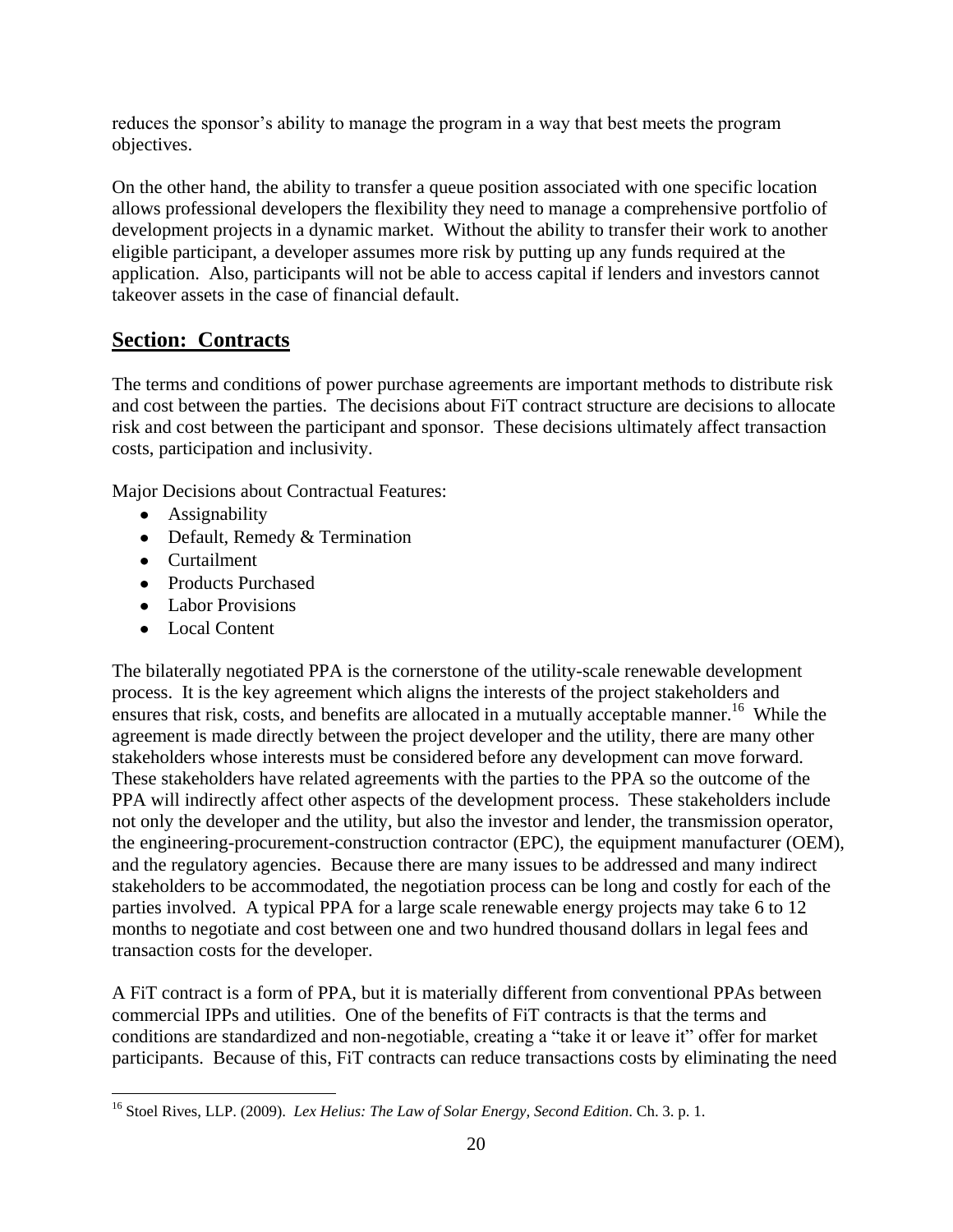to negotiate over numerous terms and conditions for every individual renewable project. In contrast to the time and cost necessary to originate, negotiate, and execute a conventional utility PPA, FiT contracts are very resource efficient. However, great care must be taken up front to design a standard FiT contract that suits the needs of all the project stakeholders.

A well-designed FiT contract accomplishes many things. First, it ensures the basic integrity of the power system by maintaining necessary operating standards and sound engineering practices. Second, it allocates risk and cost between the parties in a way that facilitates broad market participation among a diverse set of participants. At the same time, the contractual-defined development milestones and deposits help ensure the good faith of the participant. Third, a FiT contract can lower the cost of financing and facilitate project development by reducing risk and simplifying the contracting process.

This comparison includes the features of the contracts. Some important features are contained not in the contracts, but in the interconnection agreements. In Vermont and Ontario, where the sponsoring organization is separate from the load serving entities, it includes just the contracts. In these jurisdictions, the interconnection agreements are between the participant and the local load serving entities and therefore are not standardized.

Call out box: Relevant *only* to Utility PPAs: Base term (years) & extension options Energy performance & equipment availability guarantees Liquidated damages for not meeting guarantees or milestones Separate prices for delivered products (capacity, pre-commercial energy, contract energy, excess energy, RECs) Pre-pay provisions Curtailment (for economic reasons)

Relevant to *both* Utility PPAs and FiT contracts: Default & remedies Assignment rights Termination rights Curtailment (for technical or safety) Development security deposits Development milestones Interconnection agreements Tax obligations Purchase options Lender protections

#### **Assignability**

The ability to assign the rights and obligations of the executed FiT contract to another party will impact the risk perceived by the participant. This is distinct from the ability to transfer a queue position, a pre-contractual asset.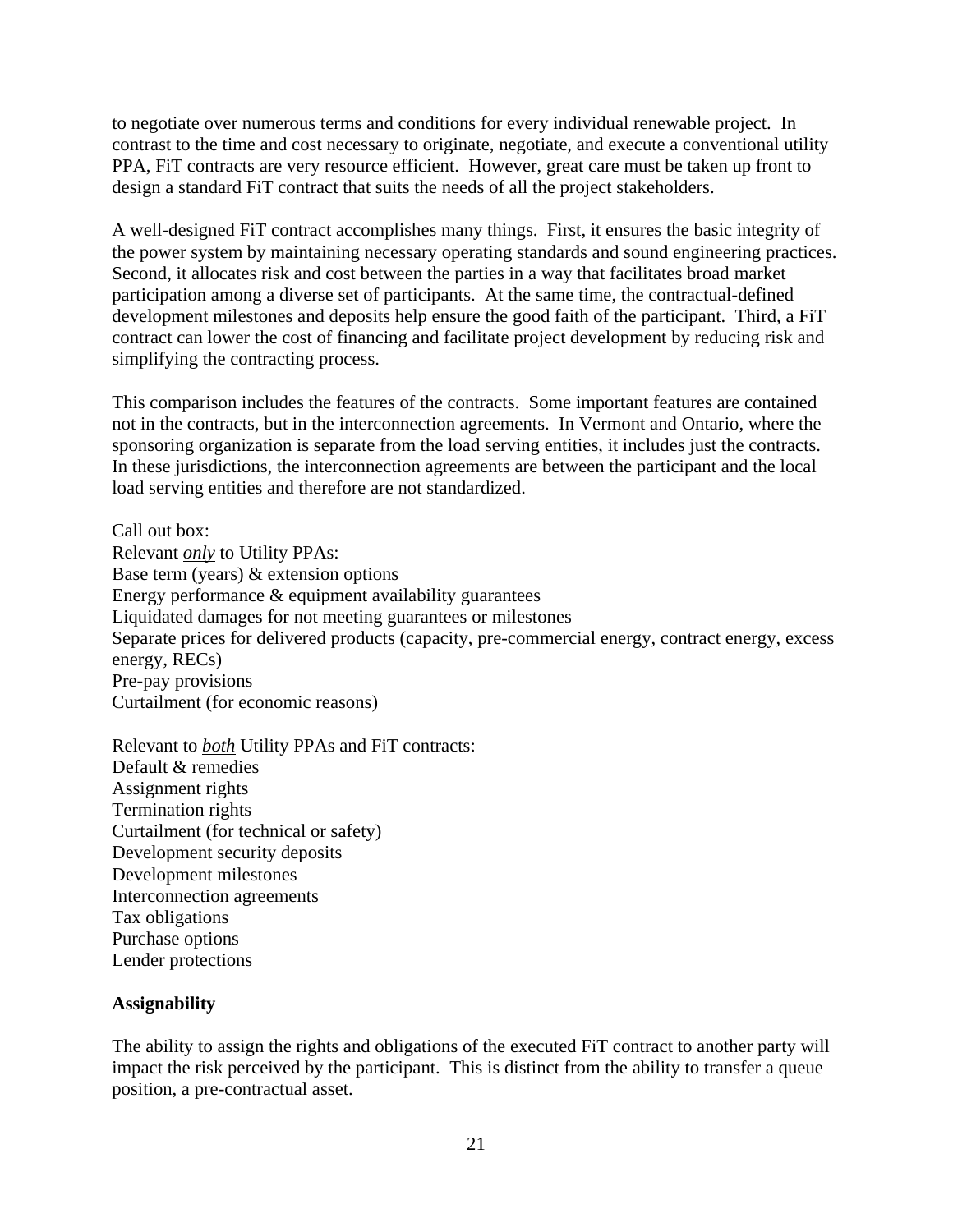Gainesville and Vermont allow the participant's contracts to be freely assigned, while the other programs require the sponsor's consent to assign the participant's rights and obligations. The contracts also require that this consent will not be unreasonably withheld. Assignability of the sponsor's rights and obligations is allowed with consent, except for the microFIT, where no consent is required.

Assignability is a critical aspect of reducing risk and increasing certainty for the participant. For small, non-commercial participants, the ability to assign the contract is important as the ownership of smaller sites such as residential homes may be transferred frequently. For larger, commercial participants assignability is an important part of project financing. It is unlikely that a commercial FiT project could be financed without collateral assignment stipulations in the contract. When a project loan is in financial default, lenders will require the right to assume the FiT contract from the developer and keep the project operating in order to maintain cash flow. Assignability is a necessary feature of FiT contracts.

#### **Default, Remedies & Termination**

Default provisions specify under what conditions the parties are not in compliance with the contract. Each contract specifies a list of conditions or events which place one or both of the parties in default. Gainesville, CPS, Vermont and the microFIT define default due to nonperformance or misrepresentation by the participant. Ontario's FIT specifies a detailed list of the conditions where either the participant or the sponsor is in default. More importantly, each contract except for SMUD provides remedy procedures, primarily consisting of cure periods of up to 30 days.

Termination clauses dictate the conditions under which a party to the contract may exit the agreement. The CPS, Gainesville, and the microFIT contracts allow the participant to freely terminate the contract without cause. In these programs the sponsors may terminate only when the participant is in default and only after a cure period. In Vermont, the participant and sponsor may terminate only after a default event and a cure period. In Ontario's FIT, either party may terminate for default events of the other party.

The SMUD contract is very favorable to the sponsor with respect to termination rights. The sponsor retains the option to terminate the agreement immediately without a cure period under certain conditions of participant default (i.e. participant fails to meet development milestones, does not deliver energy for any period of 12 months or more, loses California state RPS certification, or if the law prevents SMUD from fulfilling its obligations). Furthermore SMUD may also terminate if uncontrollable external events (known as "force majeure") prevent them performing.<sup>17</sup> The participant may terminate only due to force majeure. It does not allow for the participant to terminate without cause or even for non-performance of the sponsor.

 $\overline{\phantom{a}}$  $17$  These types of events are defined as "force majeure," or events or circumstances which prevent a party to the contract from performing its obligations. These events are those that are beyond the reasonable control of the parties and not due to negligence.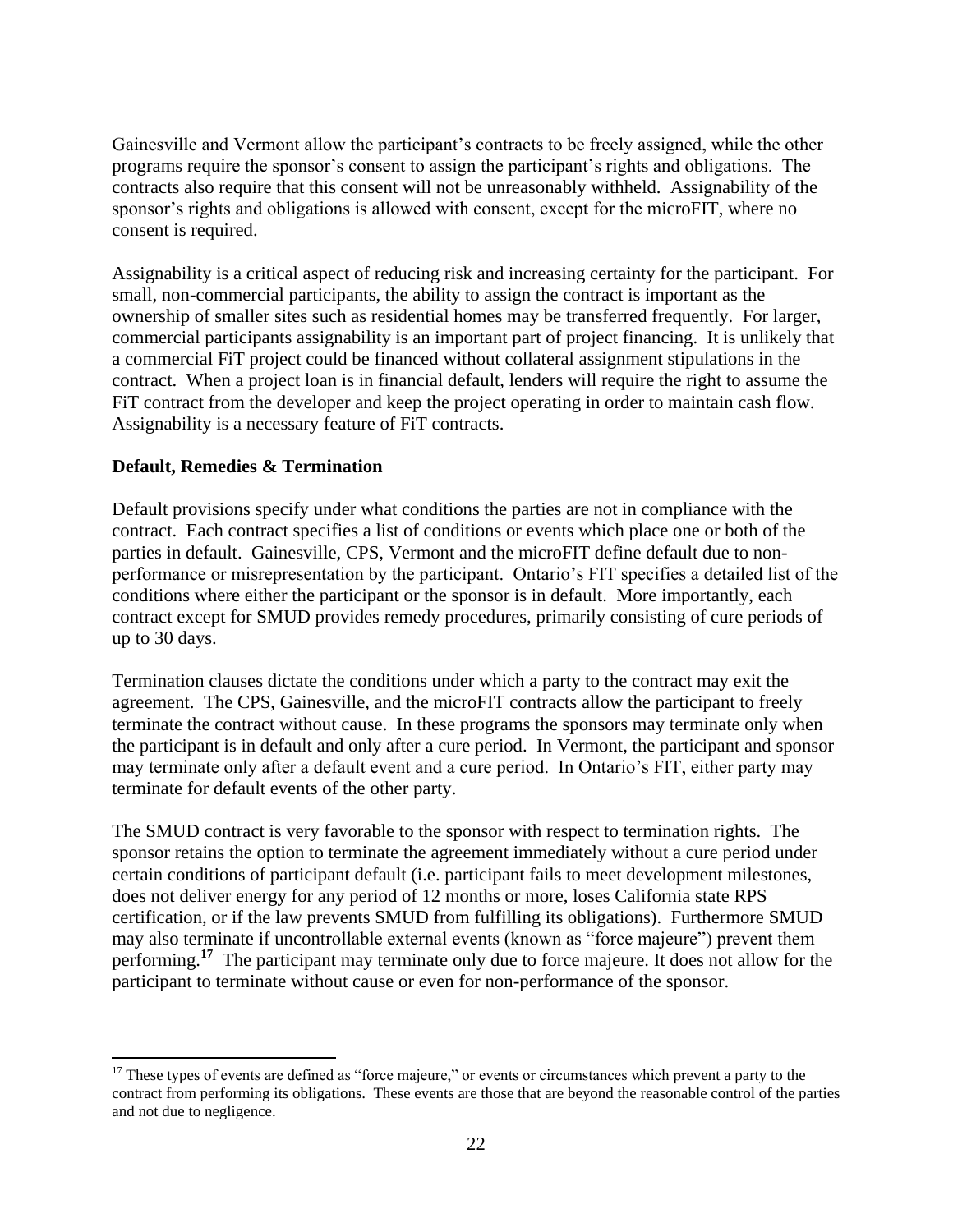The ability to terminate without cause reduces the overall risk for the participant. If for unforeseen circumstances the participant is unable to produce energy within the contractualdefined parameters, termination at the option of the participant is a mutually-beneficial exit strategy. Given that many participants in a FiT program are not professional energy producers, unforeseen circumstances that impede production capability could occasionally become a concern.

It is clearly not in the economic interest of the participant to prematurely terminate the contract once the project reaches commercial operation. Because the participant has made a large investment in generation equipment, the risk associated with capital asset ownership is shouldered by the participant. Each participant is incentivized to maintain the system in order to receive the recurring, long-term benefits of participation.

The ability of the participant to freely terminate the contract does not increase the aggregate risk to the sponsor in a comprehensive FiT program. The impact on total capacity of a single contract termination is not material. Since the production capacity is diversified over a large geographic area and several segments of the market, termination risk among the projects will not be highly correlated. Furthermore, in a capped program with sufficient tariffs, there would be replacement capacity readily available in the queue.

It would be impossible to generate widespread renewable development if the purchase contract could be terminated by the sponsor without significant cause. This would introduce barriers that would make it impossible to get financing for most projects.

Gainesville's solar FiT allows participants to terminate the FiT contract and apply for a new interconnection agreement under prevailing policies, presumably net metering. Should the participant feel that it would be more valuable to self-supply, they can opt out of the FiT. This flexibility offers a valuable option to the participant with adequate site load. But with GRU's sufficient FiT tariffs, participants are not incentivized to exercise this option under the near term market conditions. FiT participants cannot move back and forth between these arrangements, but the ability to opt out and reconnect under net metering is important program feature that increases flexibility and reduces the overall risk for the participant. The exercise of this option would not represent a material shift in the generation mix for the GRU. The ability to switch to a net metering structure near the end of the FiT contract could be an additional incentive, as the equipment will likely continue to be operational for several more years.

## **Curtailment**

Curtailment is the right of the sponsor to require the participant to reduce or halt energy delivery. Curtailment can be necessary for safety, technical, or economic reasons.

These programs differ in the ability of the sponsor to curtail the production of the participant. All programs can curtail production for safety reasons or in emergencies. The contracts vary in the description of the conditions where this action can be taken. Gainesville's Appendix A to the contract, the interconnection agreement allows them to isolate the facility from the grid for without compensation in emergency conditions, when adverse impacts to the grid are suspected,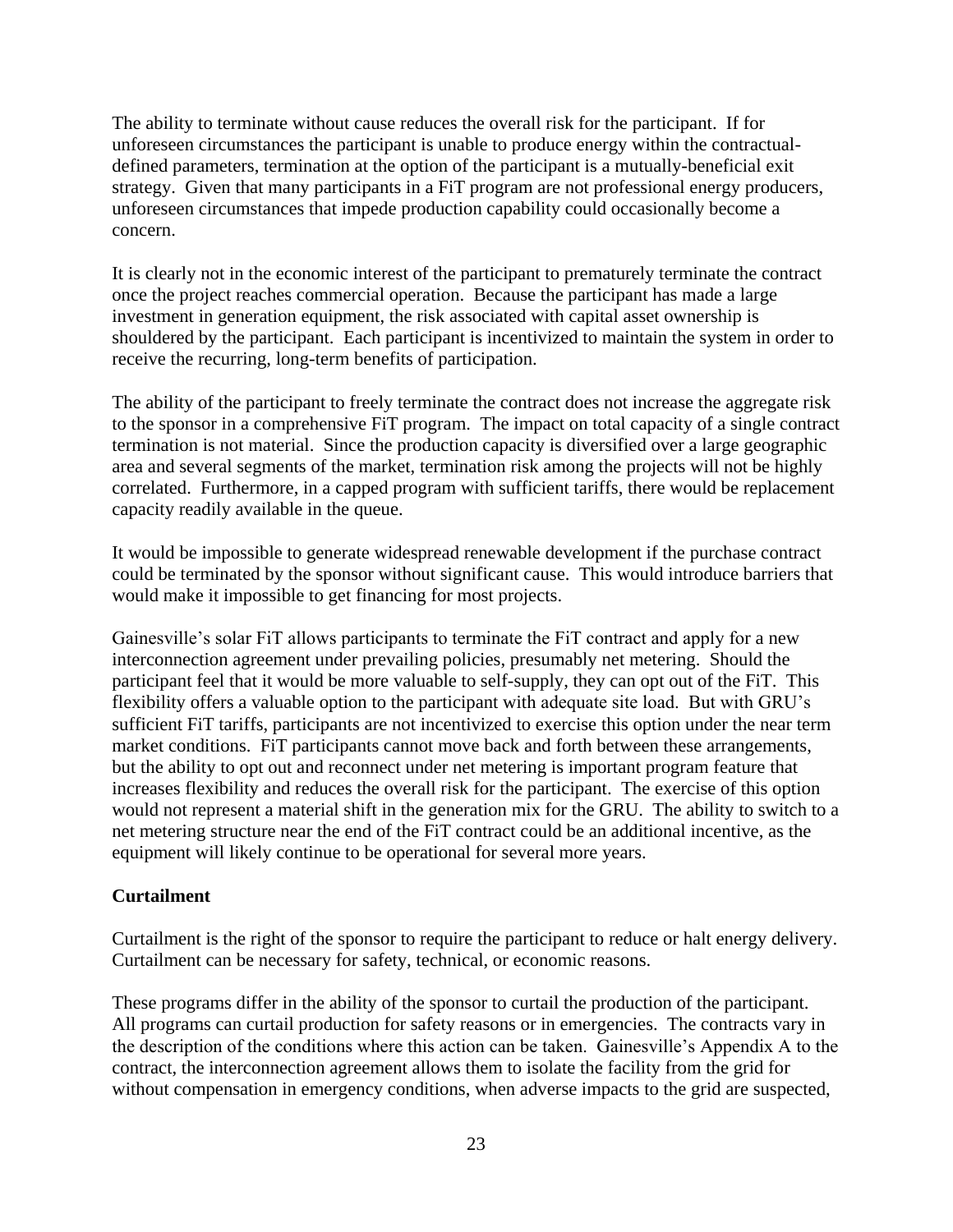or under the participant's failure to comply with the contract. CPS's contract allows the sponsor to disconnect the system when it "endangers persons or property," when there is evidence it "causes disruption or deterioration of service to other customers," or where they "reasonably determine that Seller is failing to meet its obligations under the Interconnection Agreement." The contracts in Ontario and Vermont, where the sponsor is the not the same entity that manages the grid, no curtailment is specified.

While curtailment for safety reasons is an essential feature of any power system operation, technical curtailment for extended periods without compensation or curtailment for economic reasons increases risk to the participant. If this risk is too great, it would reduce the ability to arrange financing for the FiT project and increase the cost of capital. This in turn, reduces costeffectiveness.

## **Purchase of Electricity and Environmental Attributes**

Each contract contains a purchase or sale requirement, meaning the sponsor must purchase the entire output from the facility from the participant's contracted facility. In all cases, both the electricity and environmental attributes are transferred from the participant to the sponsor. The sponsor reimburses the participant in accordance with the FiT program guidelines.

All programs offer a tariff for bundled electricity and environmental attributes, the legal description of the beneficial environmental characteristics of renewable energy. Neither product is separately valued. Participants do not have the right to deliver any other energy except that generated from the contracted renewable facility. CPS and SMUD are only required to compensate participants up to contractually defined periodic production caps. These caps are calculated from the maximum expected production under realistic conditions.

All programs offered cost-based tariffs except SMUD which offers a tariff equivalent to retail electricity rates with time-of-delivery multipliers. There were only six applicants for the solar capacity in SMUD's program.<sup>18</sup> Each one was a professional solar developer willing to accept the development and financing risk allocated to the participant by this program. This tariff structure meets SMUD's policy objective to minimize ratepayer impacts, but it does not leverage renewable development to create an inclusive program or spur local economic development.

## **Special Contract Provisions**

 $\overline{a}$ 

FiTs can encourage economic development if this is a high priority for policymakers. But administrators must carefully balance this objective with cost-effectiveness. FiTs create direct employment opportunities associated with the construction of renewable energy facilities but the upstream manufacturing employment effects of a FiT are uncertain. In the globalized market for capital, equipment, and services there is no guarantee of localized employment effects in the manufacturing sector without specific contractual provisions.

<sup>&</sup>lt;sup>18</sup> Accessed on September 25, 2010 from <http://www.smud.org/en/community-environment/solarrenewables/Documents/FIT%20Queue%20Applicants.pdf>.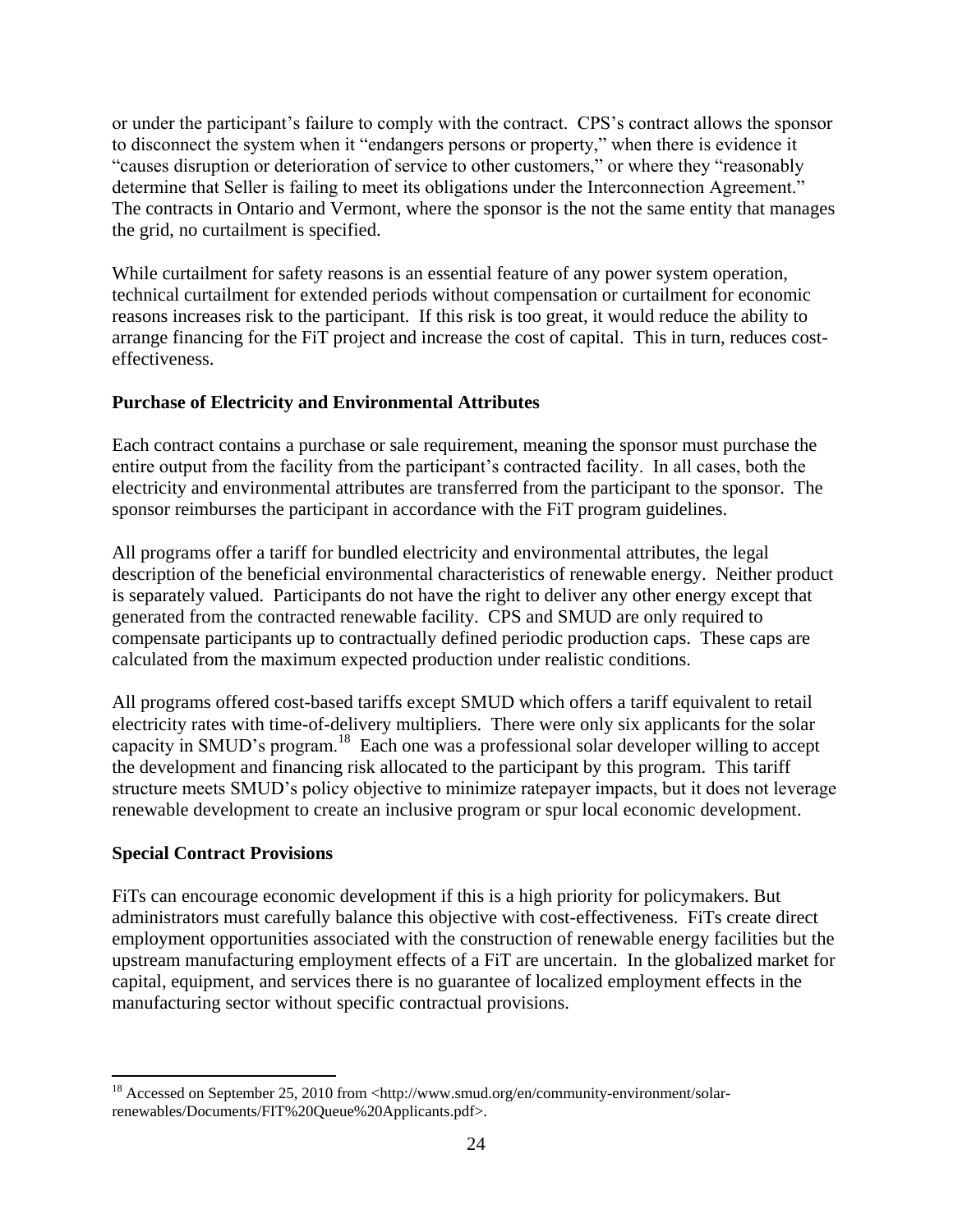Ontario is the only program with contractual requirements to construct a facility from locallyprocured equipment. This provision ensured the FiT program supported the economic development objectives formalized with the passage of the Green Energy Act. Ontario's FIT requires that 2010 wind and solar projects consist of at least 40% domestic content. In 2011 the requirement increases to 60%. The microFIT also requires 60% domestic content for solar projects.

FiT are often framed as economic development tools. The projects create direct and indirect employment during the construction phase. But without a local hardware requirement there is no guarantee that material will be procured locally, creating manufacturing employment. A contract stipulation requiring a certain amount or type of equipment to be procured locally can encourage the development of the local industrial base, but also may increase the cost of the equipment and reduce participation. Solar system integrators in Ontario indicated that locally-manufactured equipment was in short supply during late 2010 as the industry prepares for the 2011 increase. While they suggested this is may be compressing margins somewhat, the overall effect on the program is not known.

Only one program stipulates labor certifications. Gainesville requires that FiT projects be installed by an installer certified by the North American Board of Certified Energy Practitioners (NABCEP) or by a solar or electrical contractor licensed by the state of Florida. The other programs did not specify any requirements in the program documentation. Every program is subject to electrical codes and local standards.

# **Section: Interconnection & Network Upgrades**

The design of a FiT program introduces important decisions about how to integrate increased renewable energy into the grid. Because the distribution network is an infrastructure asset with shared benefits, the problem of cost estimation and cost recovery is complex.

Major Decisions About Network Upgrades:

- Allocation of Cost
- Cost Estimation Methods

The cost of grid integration of a solar project is variable. The important determining factors are the size of the project, the configuration of the distribution network (radial or area), and the penetration of solar on the surrounding network. At modest penetration levels and for small projects solar may not substantially impact the grid. Larger projects (hundreds of kilowatts) or dense concentrations of smaller projects may necessitate upgrades to the utility-owned distribution network. The costs must be estimated on a case by case basis by conducting feasibility, system impact, and engineering studies of the proposed project or group of projects.

## **How to Assign Network Upgrade Costs**

Each program in North America, except the OPA's microFIT program, requires the participant to pay the total cost of grid integration. The components of this cost include the participant-owned electrical improvements up to and including the point of interconnection with the utility network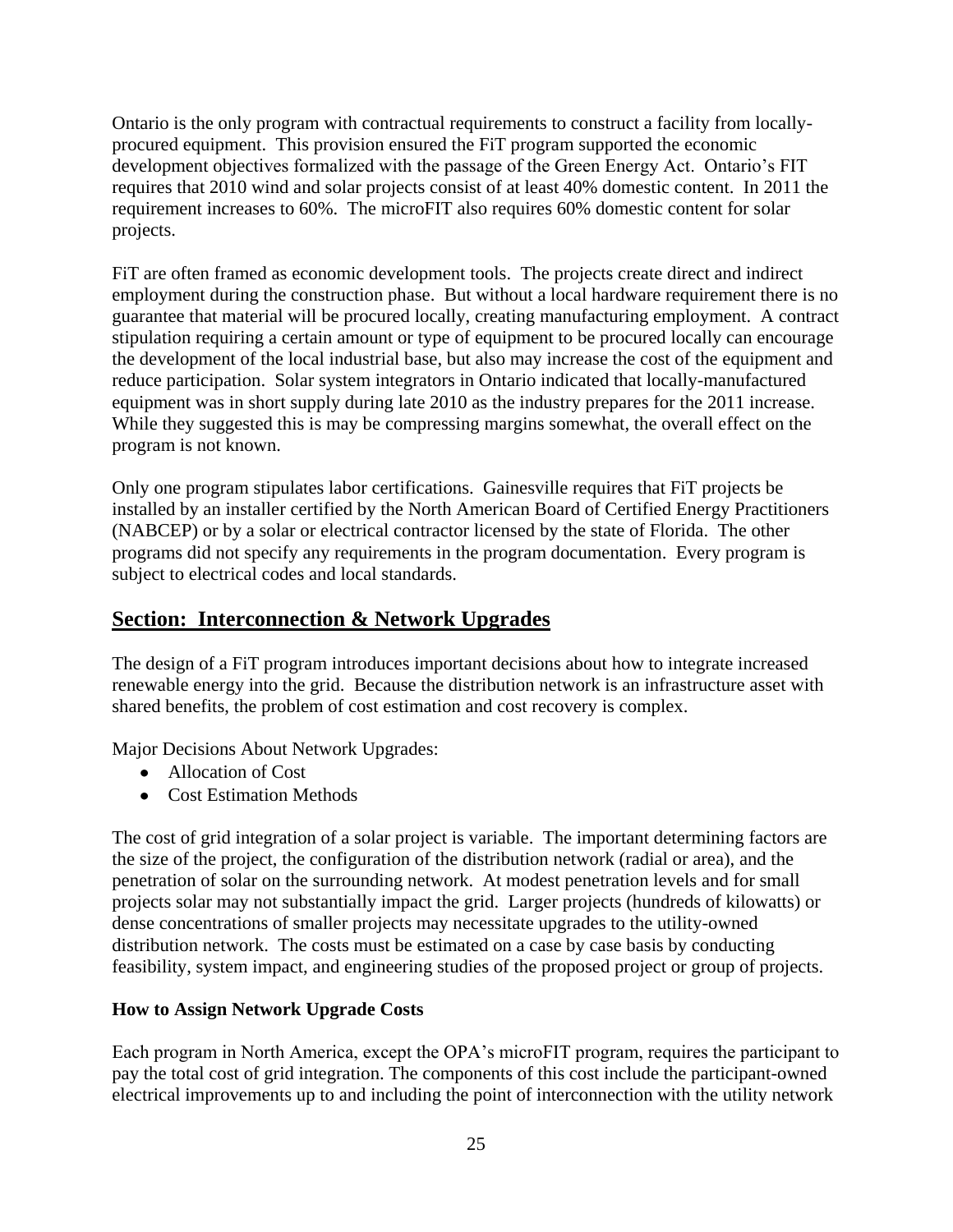(e.g. line extensions and interconnection hardware) but also any required improvements past the point of interconnection (i.e. on the utility-owned network). In the microFIT program, participants do not pay for network upgrade costs, but if the OPA determines that a project cannot be integrated without a formal Connection Impact Assessment study, the participant is ineligible for the microFIT and must apply for the FIT program. The participant is required to pay these costs before the FiT contract and interconnection agreements are executed and before any upgrade work is performed.

Allocating network upgrade costs to individual participants is a way to keep the ratepayer funded program costs as low as possible. For FiT programs with geographically dispersed projects or low total capacity targets, allocation of network upgrade costs to individual participants may be the most efficient choice. But in large programs or geographically concentrated programs, allocating incremental utility-side network upgrade costs to individual participants may be inefficient and unfair. Assigning these incremental costs to participants as they move through the chronological queue inefficiently and unfairly allocates costs to the unlucky participant whose project necessitates the upgrades. Earlier participants may escape upgrades while the later participants shoulder the network upgrade costs for both. These incremental costs to upgrade the network may cause many participants to withdraw their projects thereby creating a built-in barrier for specific projects that may not exist for comparable projects in different locations. Since the benefits of both clean energy generation and network reinforcements are system-wide, it is unreasonable to allocate the entire cost to individual producers seeking to interconnect.

#### **Estimation of Costs**

Allocating network upgrade costs in an incremental fashion may be unworkable for large programs or those in dense urban areas. For this type of program, there is an opportunity to optimize the costs of utility-side network upgrades through periodic system-wide impact and engineering assessments. These evaluations could find the optimal upgrade configuration that would accommodate the scheduled FiT capacity, ensure grid reliability, and be most costeffective. This cost could then be allocated to the overall FiT program instead of individual participants. This cycle of planning and implementation could be repeated periodically and coordinated with other complementary utility capital planning programs. Furthermore, this systemic approach could identify the optimal locations for grid-tied renewables and incentivize participants to locate there.

# **Section: Conclusions**

FiTs are special programs that can not only procure energy and power, but also can help contribute to many other objectives. These can be categorized into cost-effective renewable development, inclusiveness, and economic development. Every project and program configuration contributes uniquely to these goals. The design decisions of policymakers and program administrators affect not only the structure of the program, but also its ability to achieve any related goals. Every implementation decision is a balancing act of competing interests. In most cases it is not possible to maximize results in each area. Instead, policymakers must set priorities and make tradeoffs appropriately. Since policy priorities will vary from jurisdiction to jurisdiction, so will FiT design. For these reasons, FiT programs cannot be imported from other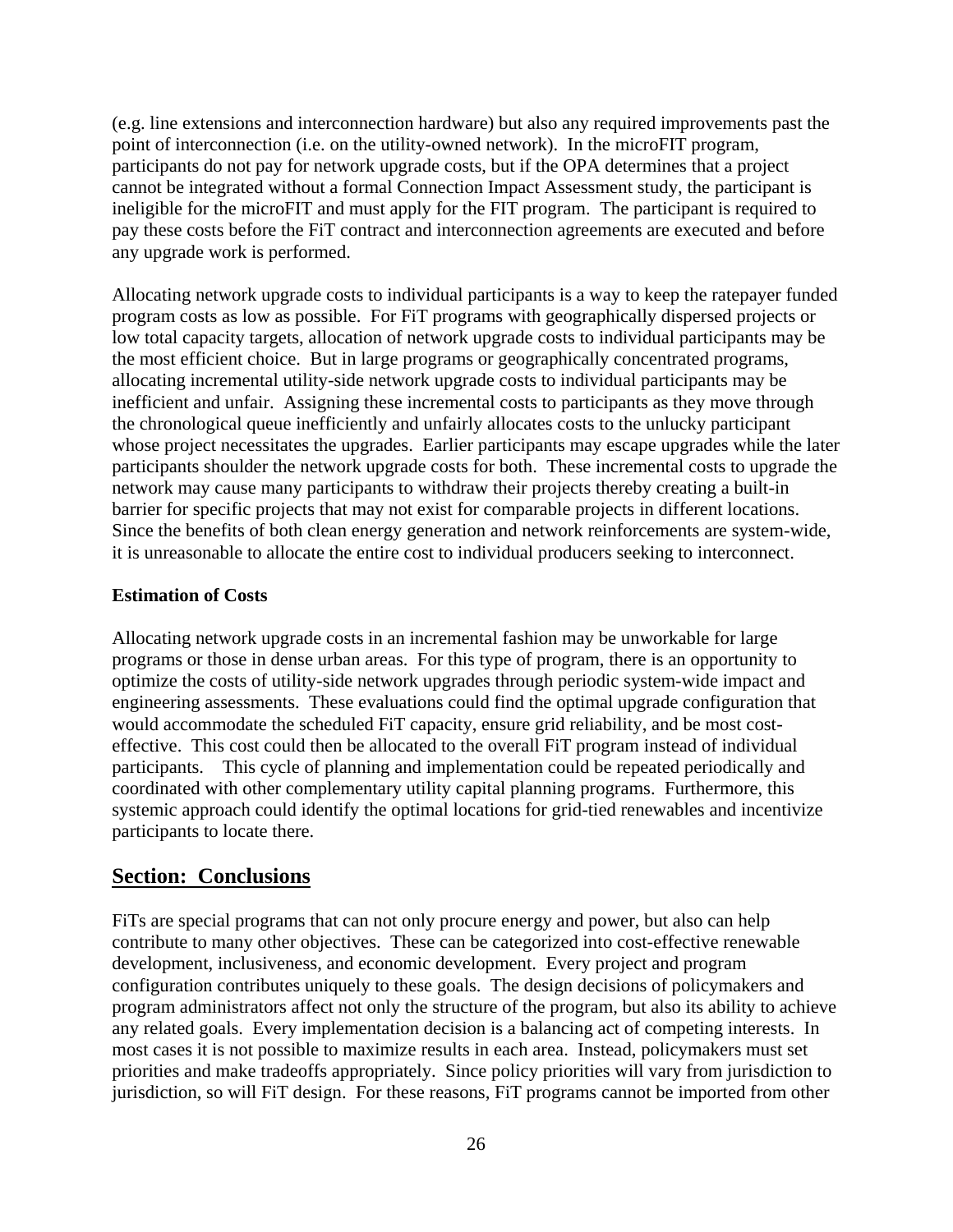places. Every program must be tailored to the specific location. The design decisions discussed in this paper are the policymaker's most important tools to make the FiT work locally.

The decisions that will most greatly affect the cost-effectiveness of the FiT program with respect to its alternatives are the total program cap, allocation of capacity, allocation of utility-side network upgrade costs, and the allocation of risk to the participant through specific contractual features. While all the decisions can interact to affect this measure, these specific decisions bear the greatest direct impact in this regard. The total program cap is the most direct way to limit the economic risk borne by the utility ratepayers. Regardless of the market response to the program, a program with a total cap can be budgeted with relative certainty. Capacity can be allocated to types of projects with specific cost structures and packages of positive or negative externalities. Using these decisions, policymakers can target specific types of participation that bear on costeffectiveness. Allocation of network upgrades to participants will minimize ratepayer costs but shift both cost and uncertainty to participants. In a dense urban center, addressing these challenges in the most efficient way will greatly reduce the overall cost of the program. Finally, as more risk is shifted to the participant through contractual features, the cost to finance a longterm project will increase. Eventually, these costs will be passed to the ratepayers. Appropriate balancing of risk between the participant and the sponsor is in the best interests of not only the participant, but also the ratepayer.

Inclusiveness and the ability to encourage diverse participation in terms of tax status, project size, or class of participant, is most dependent upon the allocation of capacity, project selection criteria, participant pre-qualifications, and any fees, deposits, or other application requirements placed on the participant. Allocation of capacity broadly impacts cost and participation, so if inclusiveness is a priority, it must be planned into the program at this stage. If total capacity is limited, the establishment of project selection criteria can be structured to more efficiently meet the program goals than first come, first served or lottery schemes. The criteria can ensure broad participation, supply diversity, and local market development along the value chain. Prequalifications define who can submit an application and any application fees or deposits can impact participation by increasing the initial commitment of the participant.

Economic development is primarily related to allocation of capacity, total program cap, and any provisions for specific labor practices or local content. Allocating capacity over time creates a steady, predictable pipeline of new renewable energy development. Compared to a large, onetime procurement, a long-term program encourages sustained attention from the renewable industry, which is constantly reassessing the global market, shifting resources, and making longterm investment decisions to maximize value. The positive economic benefits of a program will scale up as the total program cap increases. Without mandates for local content or labor practices, there is no guarantee of economic development in the upstream value chain. Any FiT program can create downstream development related to the construction and operation of projects. A long-term program and local provisions are the most direct tools available to decision makers to capture benefits in other areas of the value chain.

The programs examined in this study are examples of the diversity of the FiT mechanism, and how it can be designed to achieve non-energy objectives. With respect to the three categorical objectives, the programs can be described in accordance with the figure below. The SMUD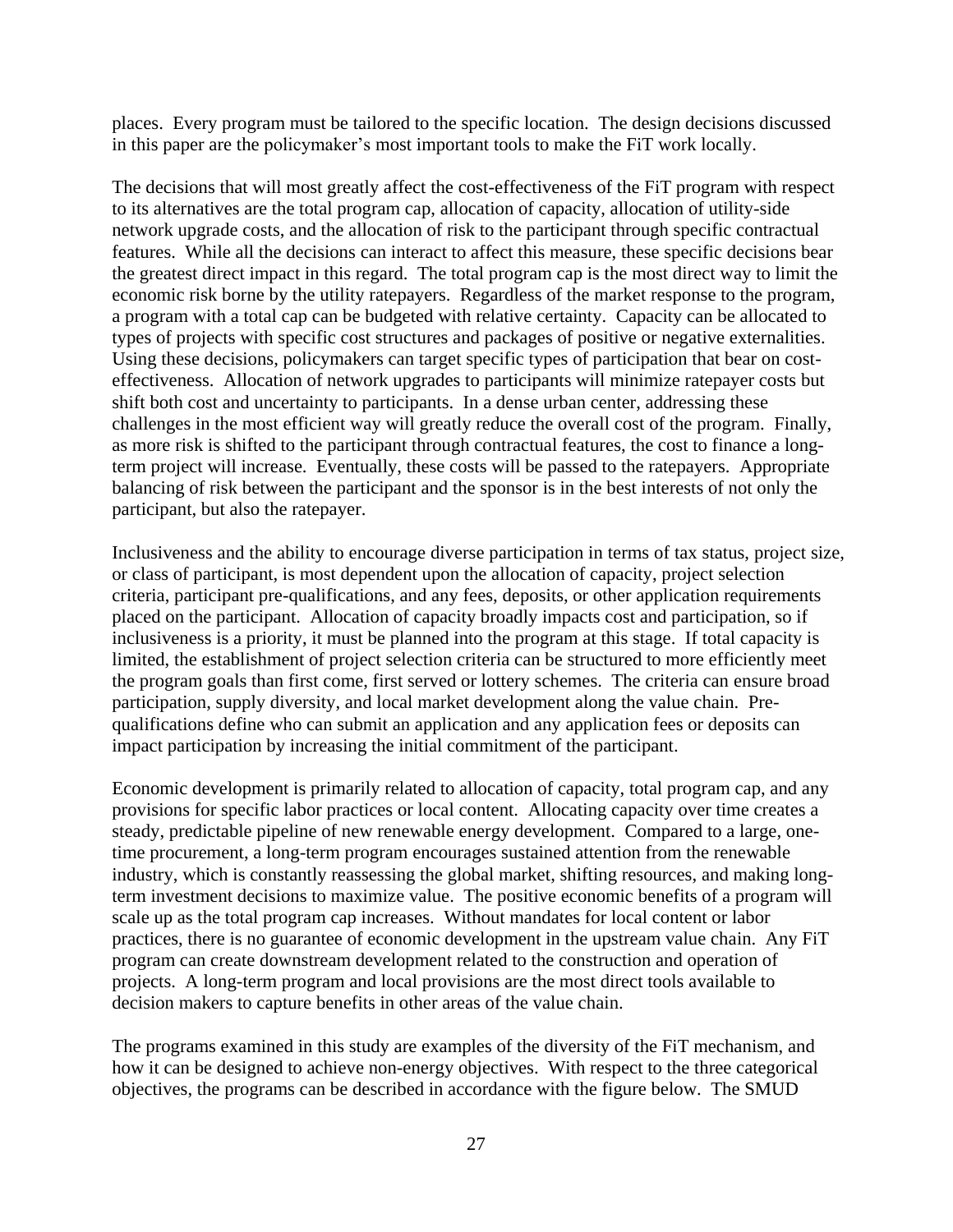program was intended to maintain ratepayer neutrality. Economic development and inclusiveness were not objectives. The program accomplished its single objective by paying a low tariff, streamlining the contracting process, identifying the least-cost points of interconnection, and allocating capacity to professional developers of utility-scale solar who were willing and able to accept significant development risk. The one-time application process was designed to minimize SMUD's transaction costs and the contract pushed risk to the developer. SMUD's program achieved no significant economic development for Sacramento. It did not present meaningful opportunities for residents, small businesses, or non-commercial entities to participate. If the projects enter commercial operation under the terms of the FiT, the program will have achieved its single goal of procuring solar without significant ratepayer impact.



Ontario's version of the FIT has two separate ways to participate; each is effectively a unique program. The microFIT was designed to provide a venue for residential utility customers to participate in the FIT authorized by the Green Energy Act. This program maximized inclusiveness by making it easy for non-commercial producers to participate. The microFIT contract is very simple, there are no application fees, and participants can transfer the contract (to another eligible participant) after the project is in operation. While there are many participants in the microFIT, the total capacity participation is low relative to the FIT program. Because each program is subject to domestic content requirements, Ontario will benefit from manufacturing investment and employment (at least while the program is in place). The majority of the jobs will be created to service the equipment for the larger FIT projects. The programs differentiate tariffs by size and category of participation, increasing the average cost of energy relative to the most cost-effective technologies and larger projects. Also, the total ratepayer impact is more uncertain since the total capacity is not capped. Ontario designed its FIT program to meet the dual goals of inclusiveness and economic development.

Implementation of a FiT presents new challenges to the sponsoring organization. It adapts the power procurement process to accommodate the specific needs of diverse renewable energy producers. It transforms an otherwise low volume, resource-intensive process into a high volume, streamlined process. It balances risk and cost between the buyer and seller in a different way than traditional procurement. It may create cyclical workflow that must be anticipated in order to minimize administrative bottlenecks.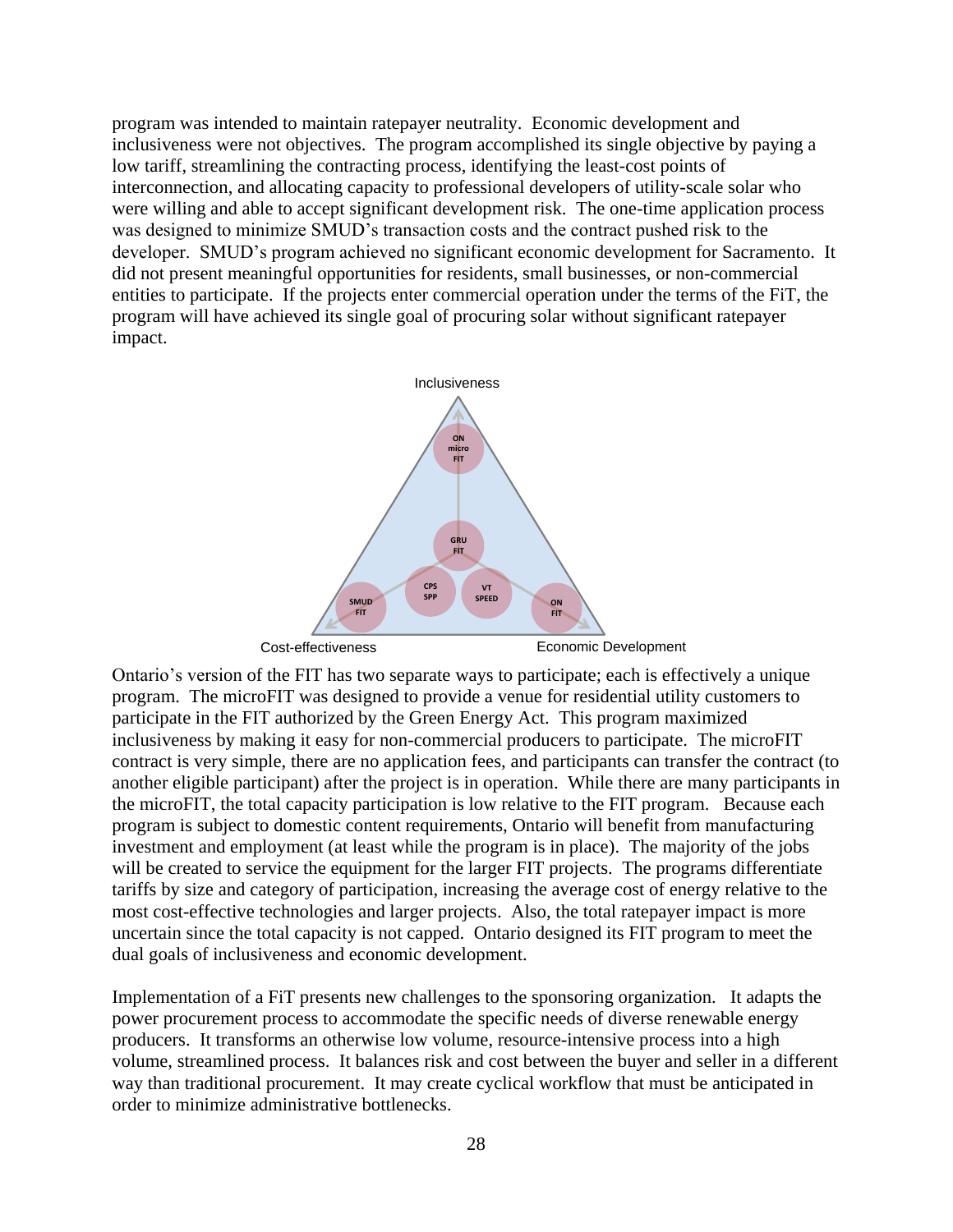## **References**

- Blume, S. W. (2007). *Electric Power System Basics.* Piscataway, New Jersey: IEEE Press.
- Couture, T. D., Cory, K., Kreycik, C., & Williams, E. (2010, July). *A Policymaker's Guide to Feed-in Tariff Policy Design.* Retrieved August 15, 2010, from National Renewable Energy Laboratory: http://www.nrel.gov/docs/fy10osti/44849.pdf
- CPS Energy. (2009). *Program Guidelines.* Retrieved October 2, 2010, from http://www.cpsenergy.com/Services/Generate\_Deliver\_Energy/Solar\_Power/Solartricity/
- CPS Energy. (2010, April 12). *Application.* Retrieved October 2, 2010, from http://www.cpsenergy.com/Services/Generate\_Deliver\_Energy/Solar\_Power/Solartricity/
- CPS Energy. (2010, April 29). *Solartricity Producer's Workshop.* Retrieved October 2, 2010, from http://www.cpsenergy.com/files/Solartricity\_Pres\_CPS\_042710.pdf
- CPS Energy. (2010, June 4). *Technical Requirements for Interconnection on the CPS Energy Distribution System.* Retrieved October 2, 2010, from http://www.cpsenergy.com/Services/Generate\_Deliver\_Energy/Solar\_Power/Solartricity/
- CPS Energy. (n.d.). *Solartricity Producer Power Purchase Agreement.* Retrieved October 2, 2010, from http://www.cpsenergy.com/Services/Generate\_Deliver\_Energy/Solar\_Power/Solartricity/
- Deutsche Bank Group. (2010, April). *GET FIT Program: Global Energy Transfer Feed-in Tariffs for Developing Countries.* Retrieved November 20, 2010, from http://www.dbcca.com/dbcca/EN/\_media/GET\_FiT\_Program.pdf
- Gainesville Regional Utilities. (2010). *Agreement for Interconnection and Parallel Operation of Distributed Resouces.* Retrieved September 10, 2010, from https://www.gru.com/YourHome/Conservation/Energy/Rebates/netMetering.jsp
- Gainesville Regional Utilities. (2010). *Feed In Tariff Solar Energy Purchase Agreement.* Retrieved September 10, 2010, from https://www.gru.com/OurCommunity/Environment/GreenEnergy/solar.jsp
- Gainesville Regional Utilities. (2010). *GRU Administrative Guideline.* Retrieved September 10, 2010, from https://www.gru.com/OurCommunity/Environment/GreenEnergy/solar.jsp
- Gainesville Regional Utilities. (2010). *Solar Feed-in Tariff (FIT) Application.* Retrieved September 10, 2010, from https://www.gru.com/YourHome/Conservation/Energy/Rebates/solarReqDocs.jsp
- Hempling, S., Elefant, C., Cory, K., & Porter, K. (2010, January). *Renewable Energy Prices in State-Level Feed-in Tariffs: Federal Law Constraints and Possible Solutions.* Retrieved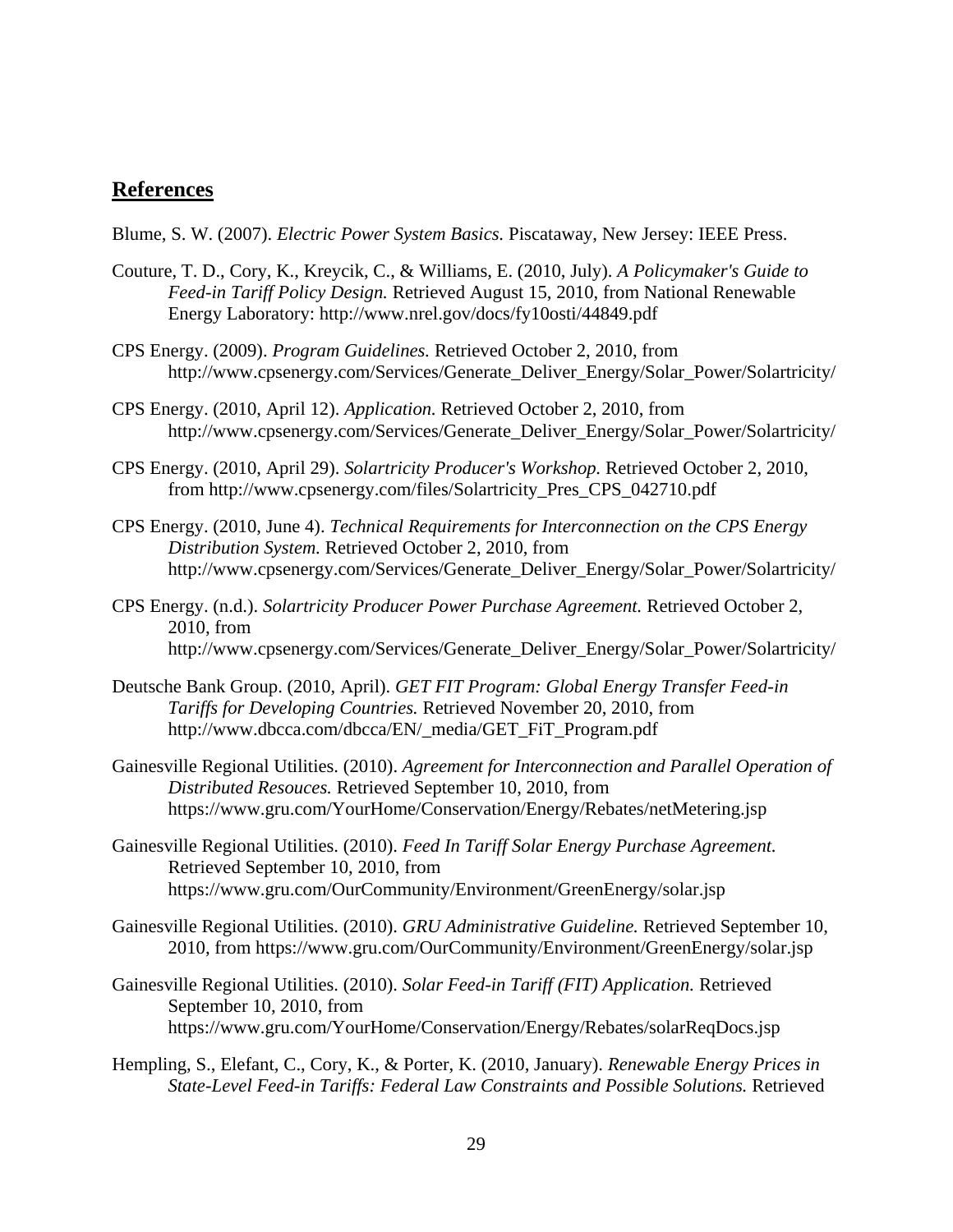July 20, 2010, from National Renewable Energy Laboratory: http://www.nrel.gov/docs/fy10osti/47408.pdf

- Interstate Renewable Energy Council. (2009). *Model Interconnection Procedures 2009 Edition.* Retrieved November 22, 2010, from irecusa.org: http://irecusa.org/wpcontent/uploads/2010/01/IREC-Interconnection-Procedures-2010final.pdf
- KEMA, Incorporated. (2010, August). *Feed-in Tariff Designs for California.* Retrieved September 22, 2010, from California Energy Commission: http://www.energy.ca.gov/2010publications/CEC-300-2010-006/CEC-300-2010- 006.PDF
- Logan, D., Neil, C., & Taylor, A. (1994, June). *Modeling Renewable Energy Resources in Integrated Resource Planning.* Retrieved July 12, 2010, from National Renewable Energy Laboratory: http://www.nrel.gov/docs/legosti/old/6436.pdf
- Mendonca, M., Jacobs, D., & Sovacool, B. (2010). *Powering the Green Economy: The Feed-in Tariff Handbook.* London: Earthscan.
- Ontario Power Authority. (2010, July 2). *Feed-in Tariff Contract (FIT Contract) Version 1.3.1*. Retrieved September 10, 2010, from http://fit.powerauthority.on.ca/Page.asp?PageID=1226&SiteNodeID=1058&BL\_ExpandI  $D=260$
- Ontario Power Authority. (2010, August 25). *Feed-in Tariff microFIT Contract Version 1.5.* Retrieved September 10, 2010, from http://microfit.powerauthority.on.ca/pdf/microFIT-Contract.pdf
- Ontario Power Authority. (2010, July 2). *Feed-in Tariff Program FIT Rules Version 1.3.1*. Retrieved September 2, 2010, from http://fit.powerauthority.on.ca/Page.asp?PageID=1226&SiteNodeID=1058&BL\_ExpandI  $D=260$
- Ontario Power Authority. (2010, August 25). *Micro Feed-in Tariff Progarm Overview.* Retrieved September 10, 2010, from http://microfit.powerauthority.on.ca/pdf/microFIT-Program-Overview.pdf
- Ontario Power Authority. (2010, August 25). *microFIT RULES Version 1.5.* Retrieved September 10, 2010, from http://microfit.powerauthority.on.ca/pdf/microFIT-Rules.pdf
- Ontario Power Authority. (n.d.). *Conditional Offer of microFIT Contract, Version 1.0.* Retrieved September 10, 2010, from http://microfit.powerauthority.on.ca/microFIT-Rules/Submitting-an-application/index.php
- Renewable Energy Policy Network for the 21st Century. (2005). *Renewables 2005 Global Status Report.* Retrieved September 22, 2010, from http://www.ren21.net/Portals/97/documents/GSR/RE2005\_Global\_Status\_Report.pdf
- Renewable Energy Policy Network for the 21st Century. (2010). *Renewables 2010 Global Status Report.* Retrieved September 22, 2010, from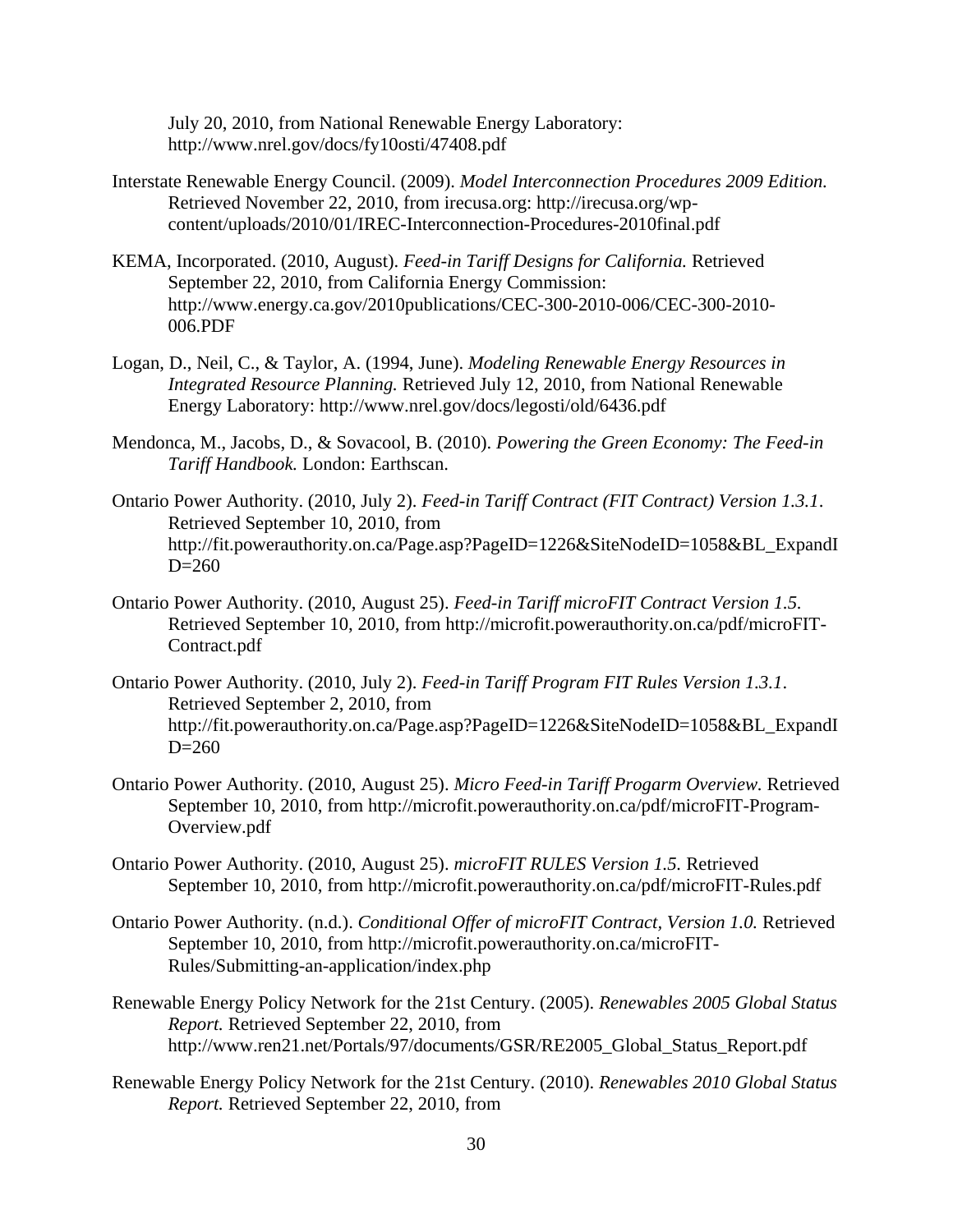http://www.ren21.net/REN21Activities/Publications/GlobalStatusReport/tabid/5434/Defa ult.aspx

- Sacramento Municipal Utilities District. (2010, June 7). *Rate Policy and Procedures Manual.* Retrieved September 10, 2010, from http://www.smud.org/en/communityenvironment/solar-renewables/pages/feed-in-tariff.aspx
- Sacramento Municipal Utility District. (2009, December). *Feed In Tariff (FIT) Application (SMUD Form 3259).* Retrieved September 10, 2010, from http://www.smud.org/en/community-environment/solar-renewables/pages/feed-intariff.aspx
- Sacramento Municipal Utility District. (2010, April 15). *Interconnection Guidelines.* Retrieved September 10, 2010, from http://www.smud.org/en/communityenvironment/solar/Pages/index.aspx
- Sacramento Municipal Utilty District. (2010). *Feed-in Tariff Standard Form Power Purchase Agreement.* Retrieved September 10, 2010, from http://www.smud.org/en/communityenvironment/solar-renewables/pages/feed-in-tariff.aspx
- Solar Electric Power Association. (2008, December). *Utility Procurement Study: Solar Electricity in the Utility Market.* Retrieved January 7, 2010, from http://www.trpvplatform.org/IEA-PVPS%20Data/PV\_Utilities\_SEPA.pdf
- Stoel Rives, LLP. (2009). *Lex Helius: The Law of Solar Energy.* Retrieved October 10, 2010, from http://www.stoel.com/showindustry.aspx?show=2508
- Varnado, L., & Sheehan, M. (2009). *Connecting to the Grid: A Guide to Distributed Generation Interconnection Issues (Sixth Edition).* Retrieved August 12, 2010, from Interstate Renewable Energy Council: http://irecusa.org/wp-content/uploads/2009/11/Connectingto-the-Grid-Guide-6th-edition.pdf
- Vermont Electric Power Producers, Inc. (n.d.). *Vermont SPEED*. Retrieved September 10, 2010, from Standard Offer Program Summary: http://vermontspeed.com/
- Vermont Electric Power Producers, Inc. (n.d.). *Vermont SPEED Standard Offer Purchase Power Agreement*. Retrieved September 10, 2010, from http://vermontspeed.com/

# **Appendix: Potentially Counterproductive Participation Activities**

Experience from other jurisdictions highlights some of the potential unintended consequences that can occur during implementation. An illustrative list of these problems would include overstimulation of the market, loss of political support, unexpected recalibration of program parameters, windfall profits to some participants, abuse of the program guidelines, or no participation at all.